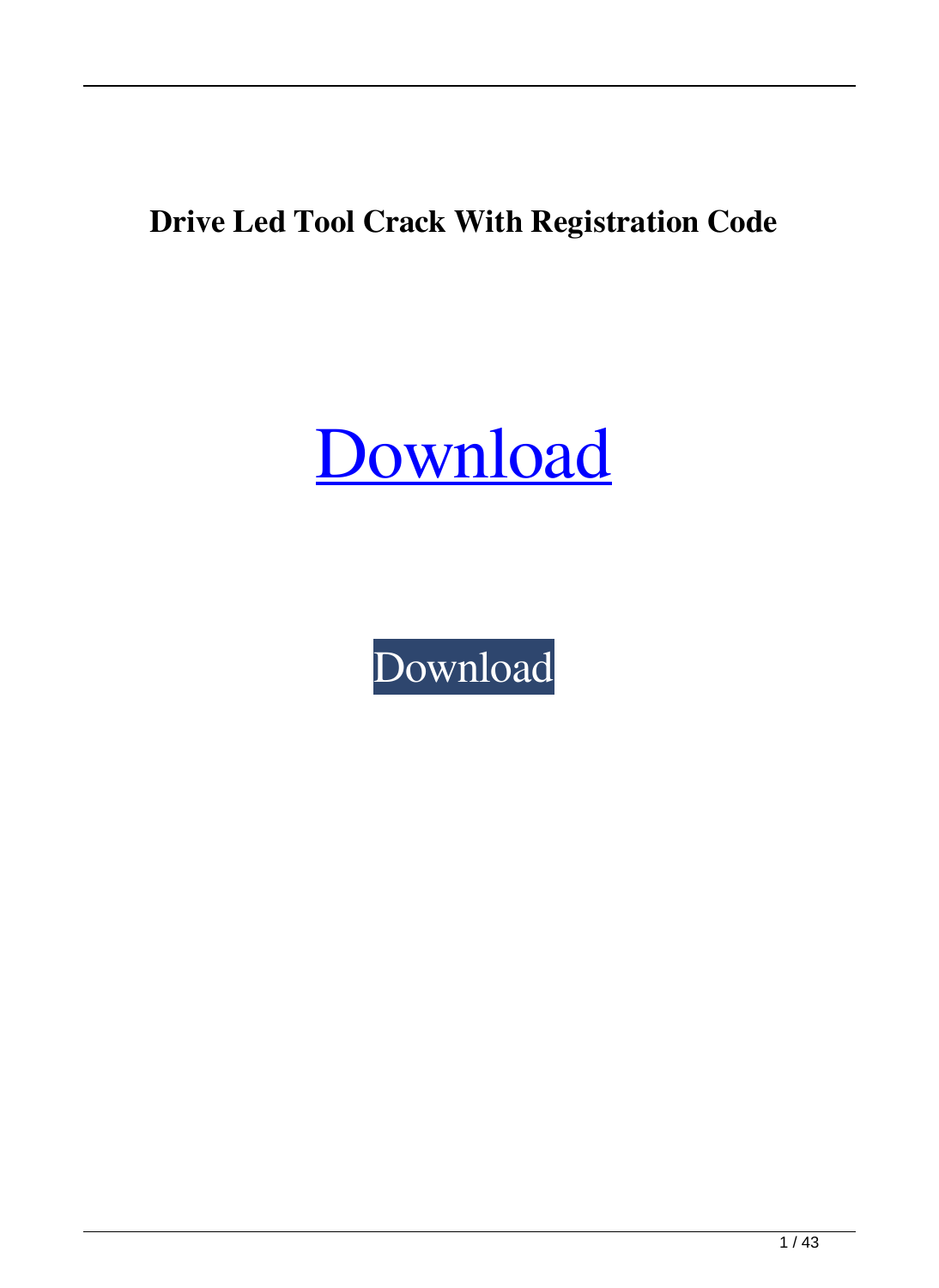**Drive Led Tool Keygen**

Drive Led Tool Full Crack is a drive monitoring tool, similar to the BUM (Boot Up Manager) package. On the other hand, it lacks boot-up support, but provides a slightly more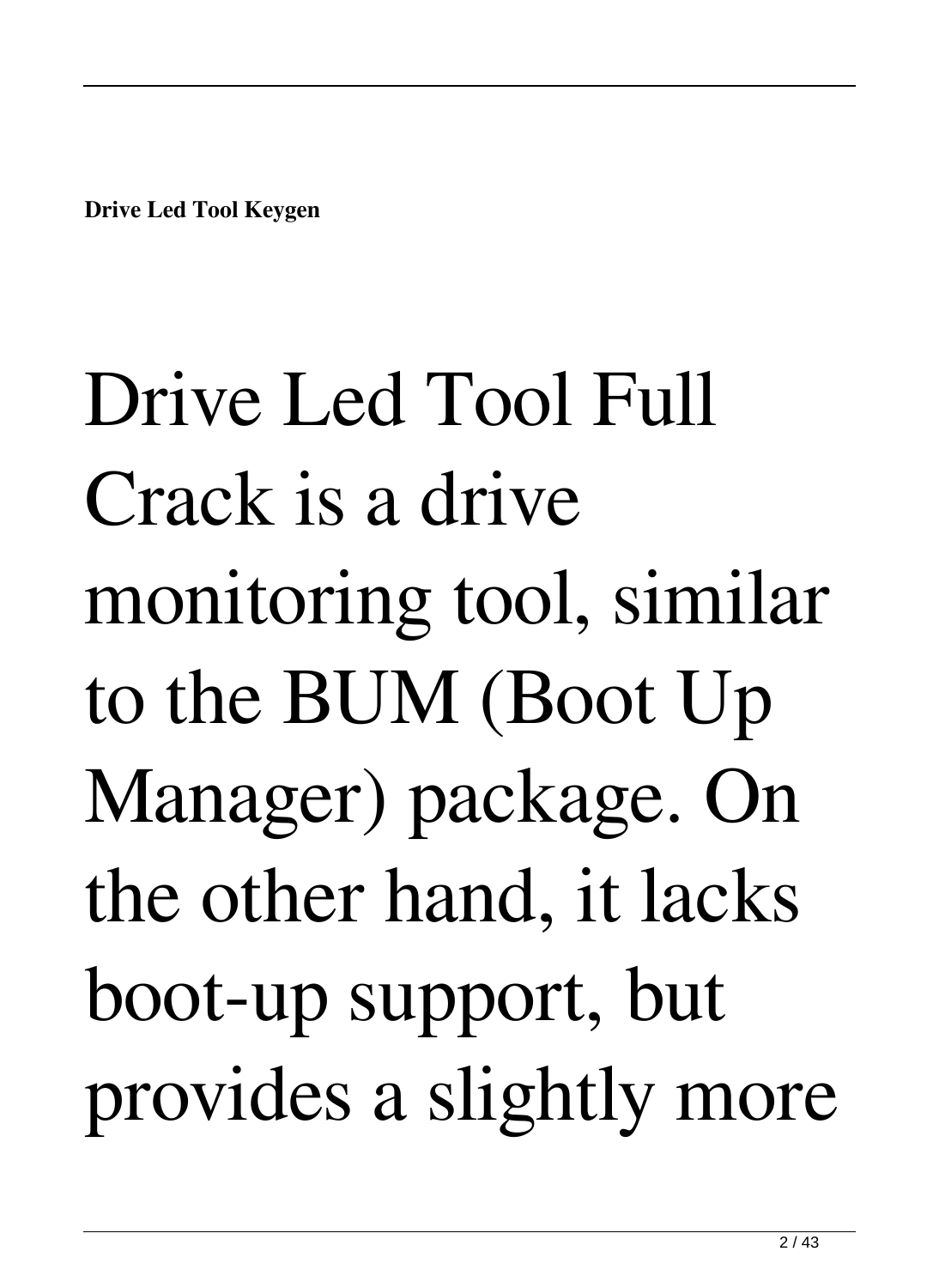comprehensive display of disk activity. Features: 1. Watch the status of hard disks, disk partitions, and even removable media 2. Several different drive indicators for the system tray area 3. Watch which specific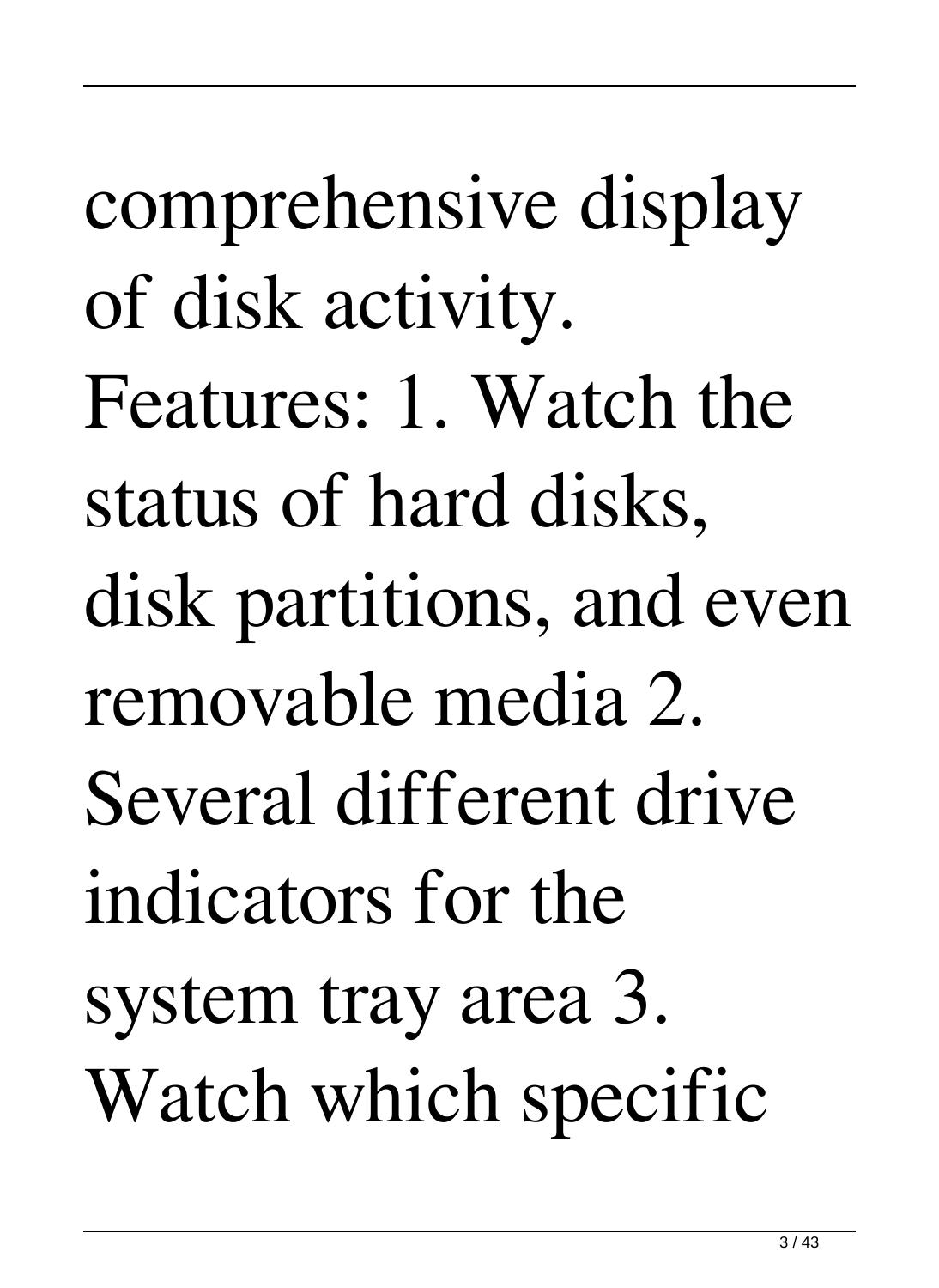drive the application is open on 4. Watch whether data is written to and read from the specific drive 5. Color coded status indicators for different types of data 6. No need to reboot, just restart the application 7. No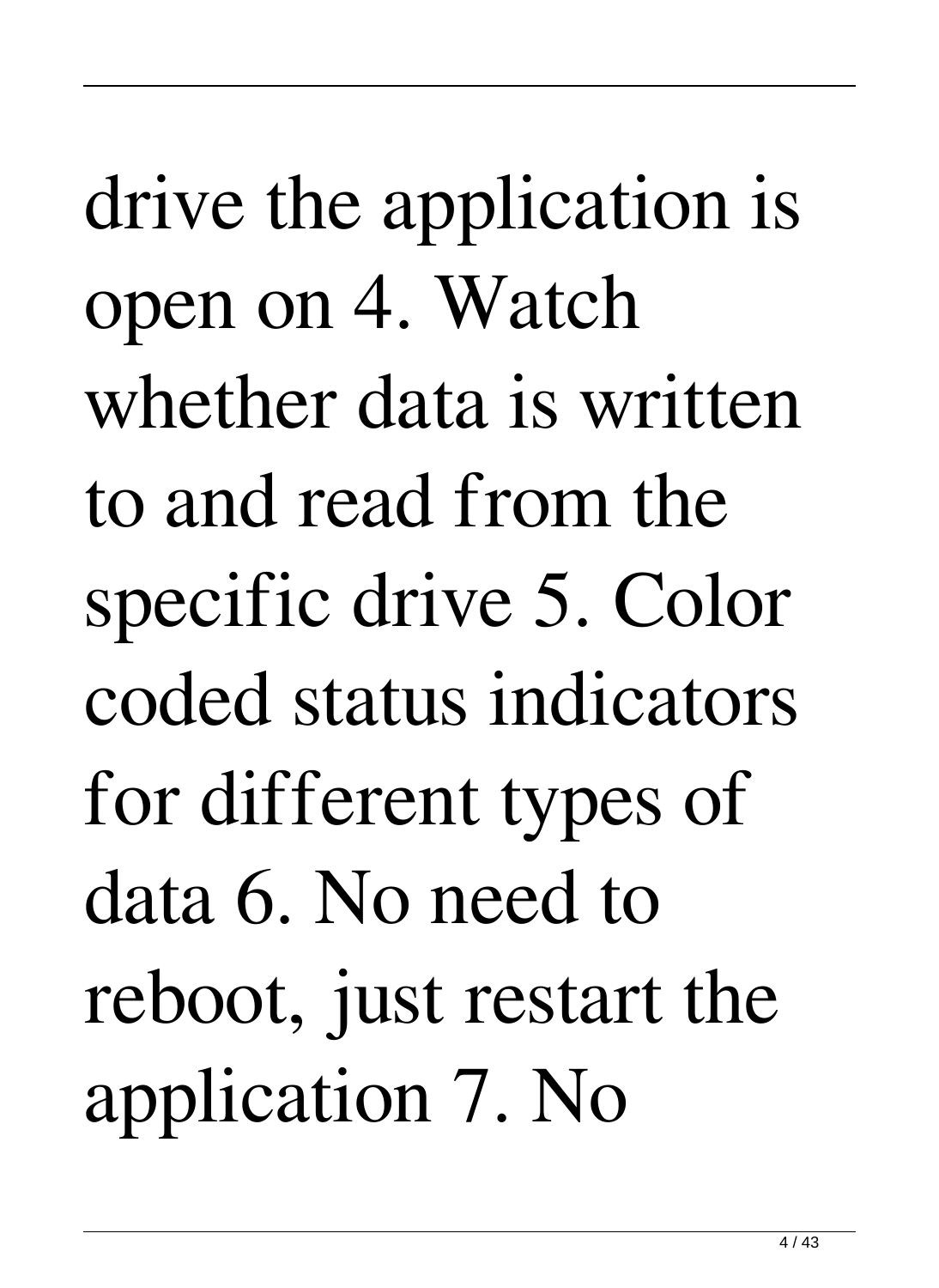## startup option, but you can create a shortcut to launch the application on system startup The post Drive Led Tool Review appeared first on

iPadFreedom.com.The Canadian military is currently in a state of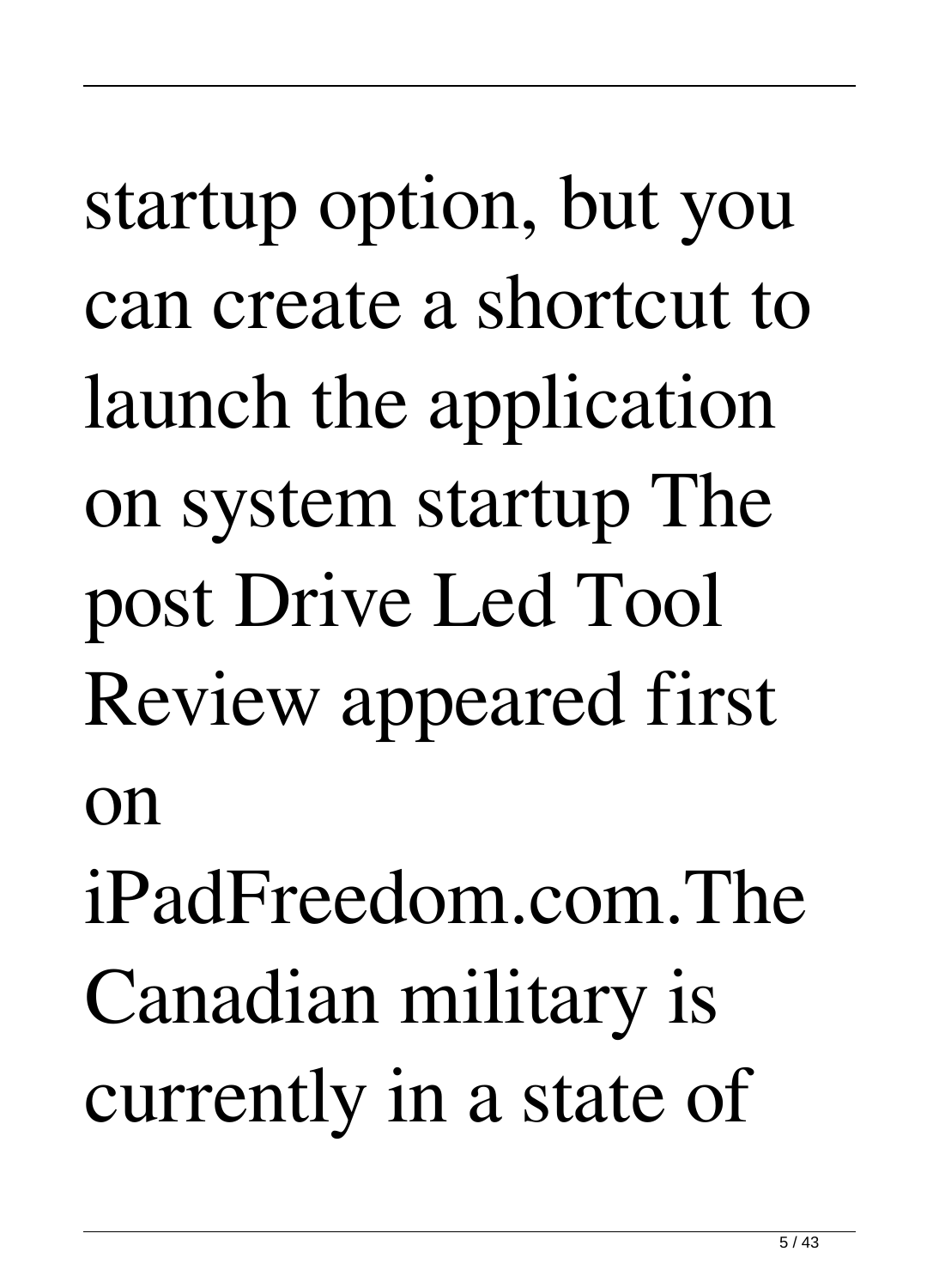crisis. And the crisis is more than just an everpresent threat of job cuts and massive budget cuts. The crisis is structural. The Canadian Forces is stuck in the stone age. They have not made any significant changes to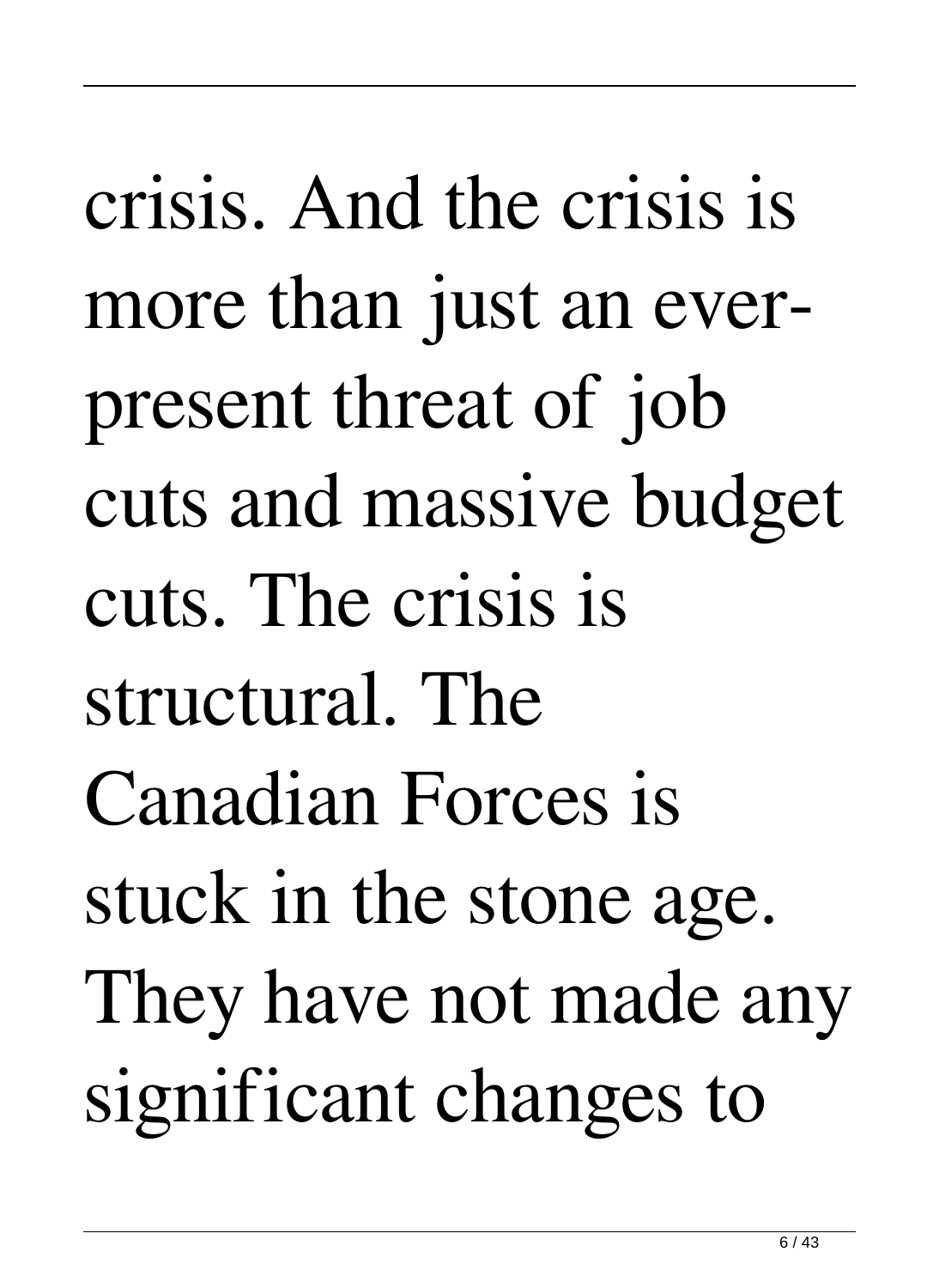their mission or their equipment since the first Gulf War in 1990. The fact that the Canadian Forces has not modernized its equipment or its mission since then is a major problem. The situation is much the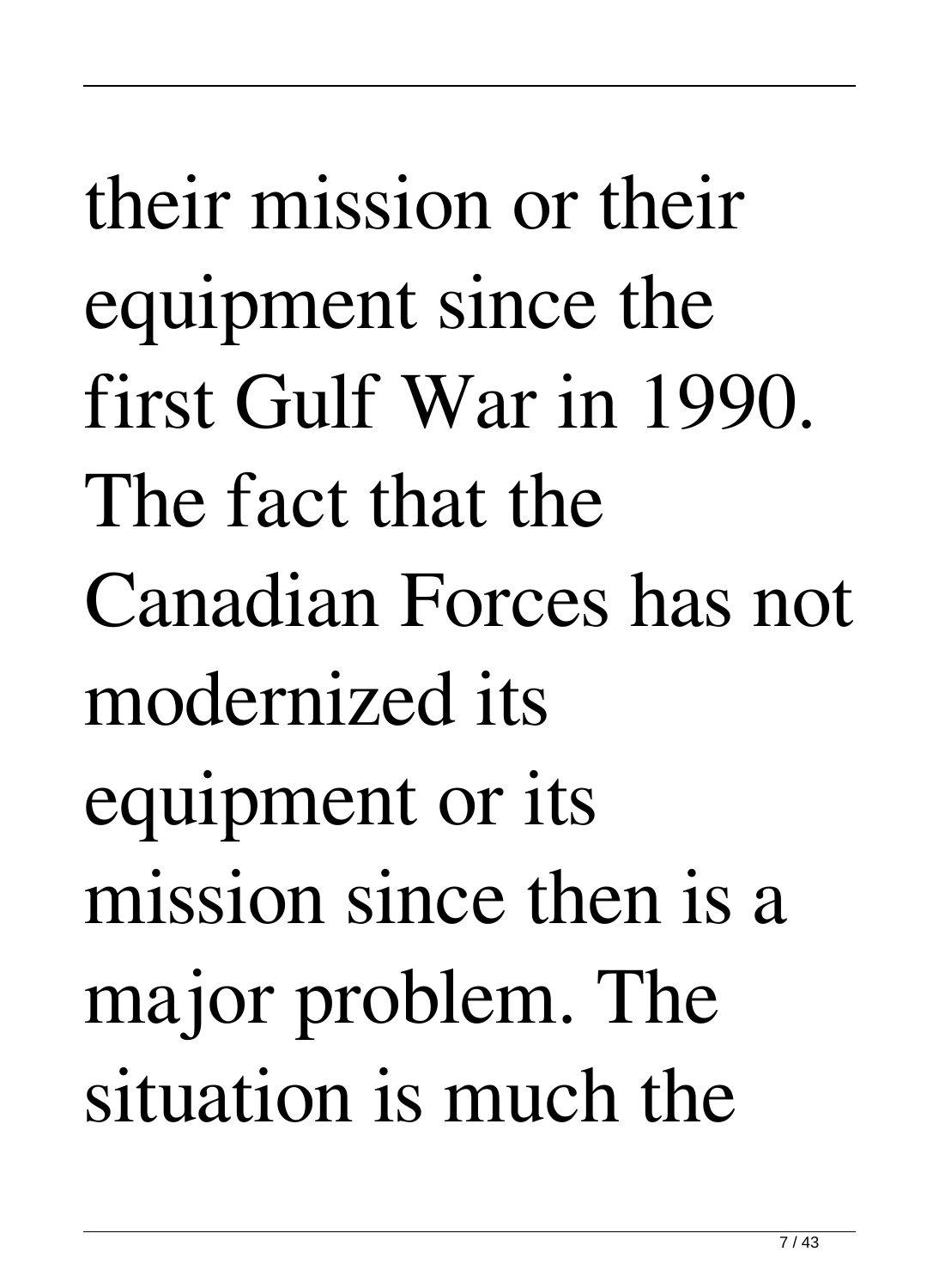same as the US forces. It was not until 1998 that the US Army made any significant changes to its force structure. And the changes were significant. In Canada, the latest crisis is the amount of money the Canadian Forces is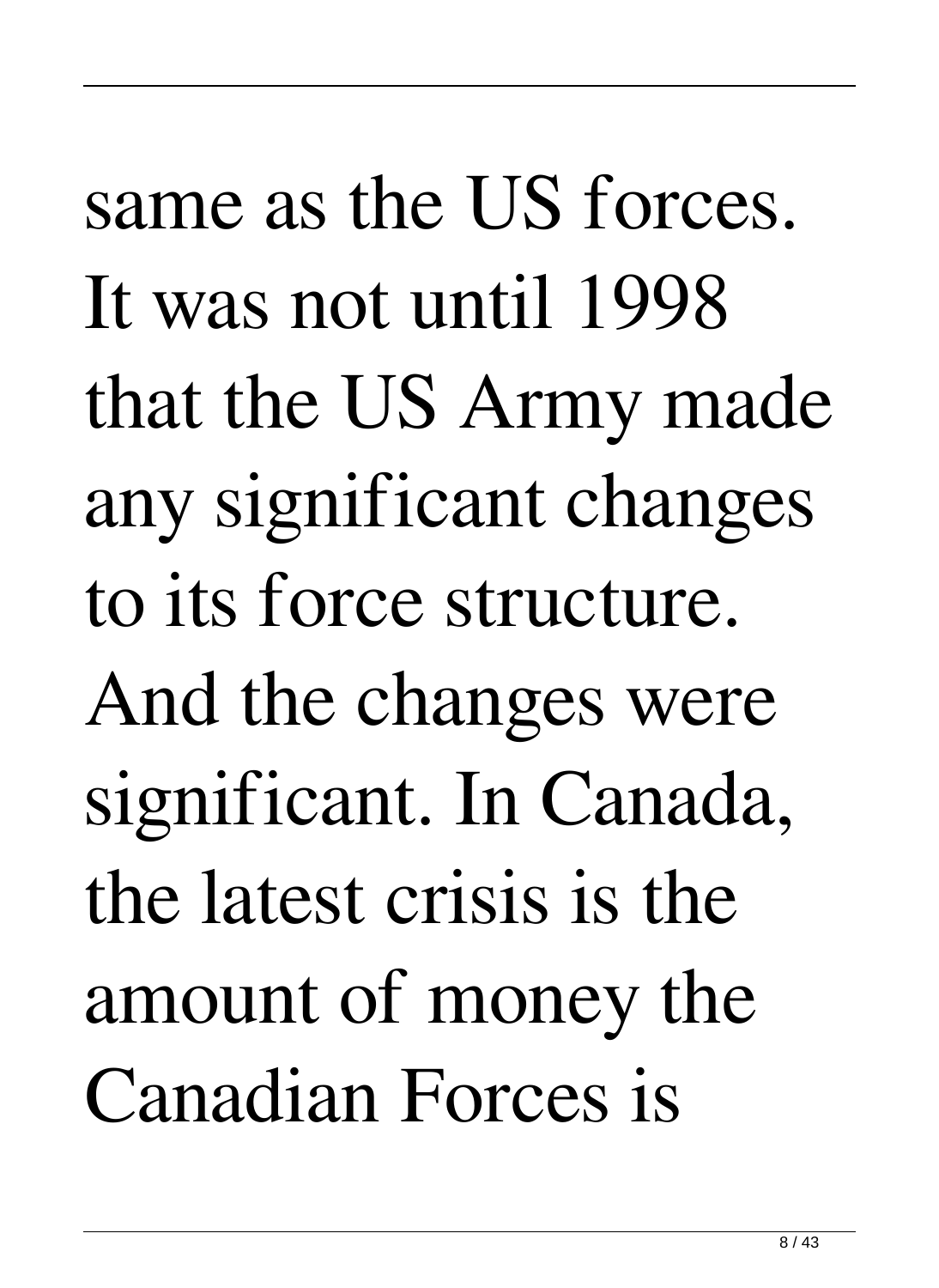getting. The government announced the base funding budget would be reduced to \$12.1 billion from \$14.6 billion. They are now in the process of reducing this further. These cuts will be painful. They will require large cuts in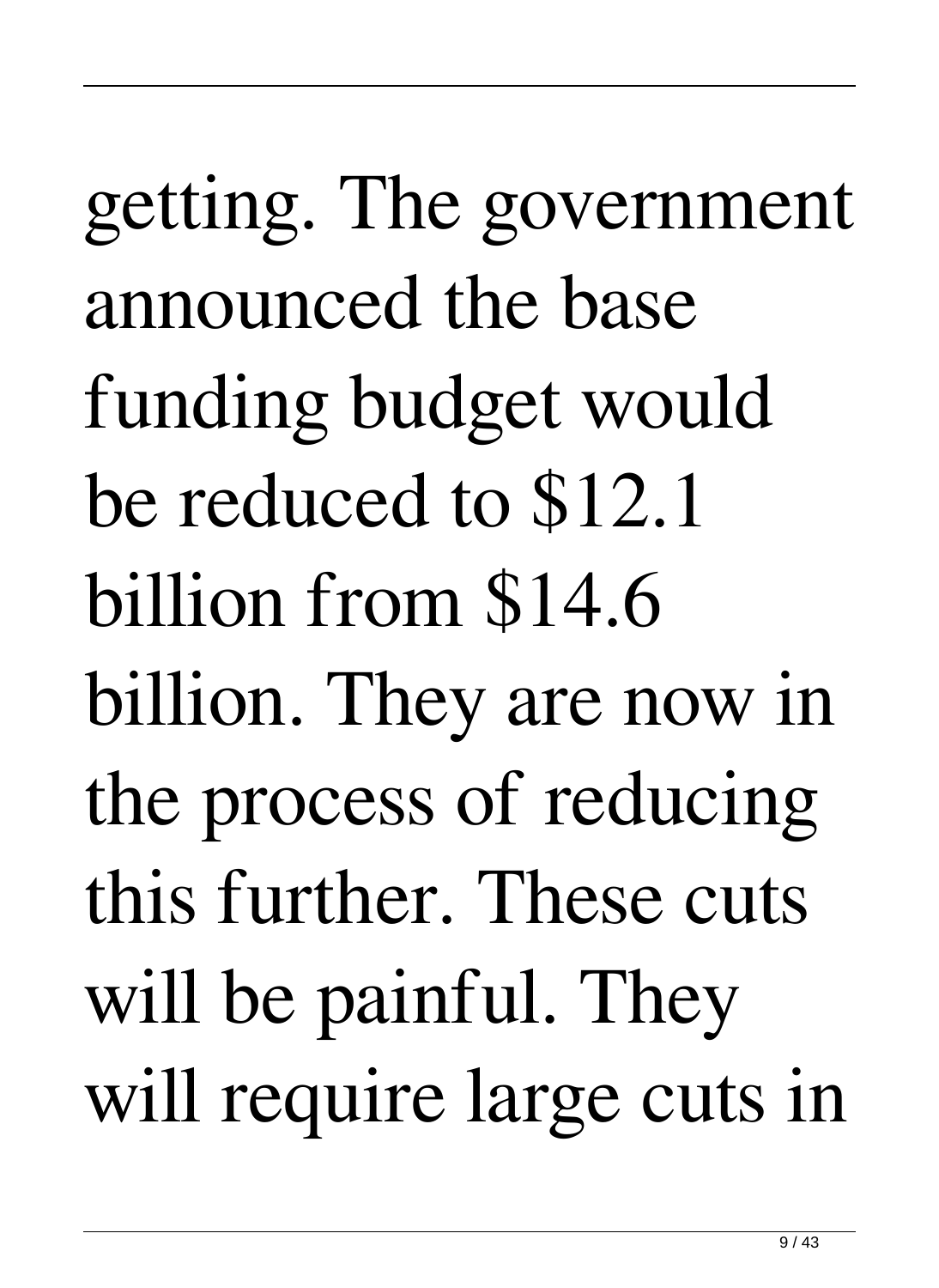both the ground forces and the naval forces. The government has also announced that it plans to cut \$40 billion from the defence budget over the next five years. This means that in a decade, the entire defence budget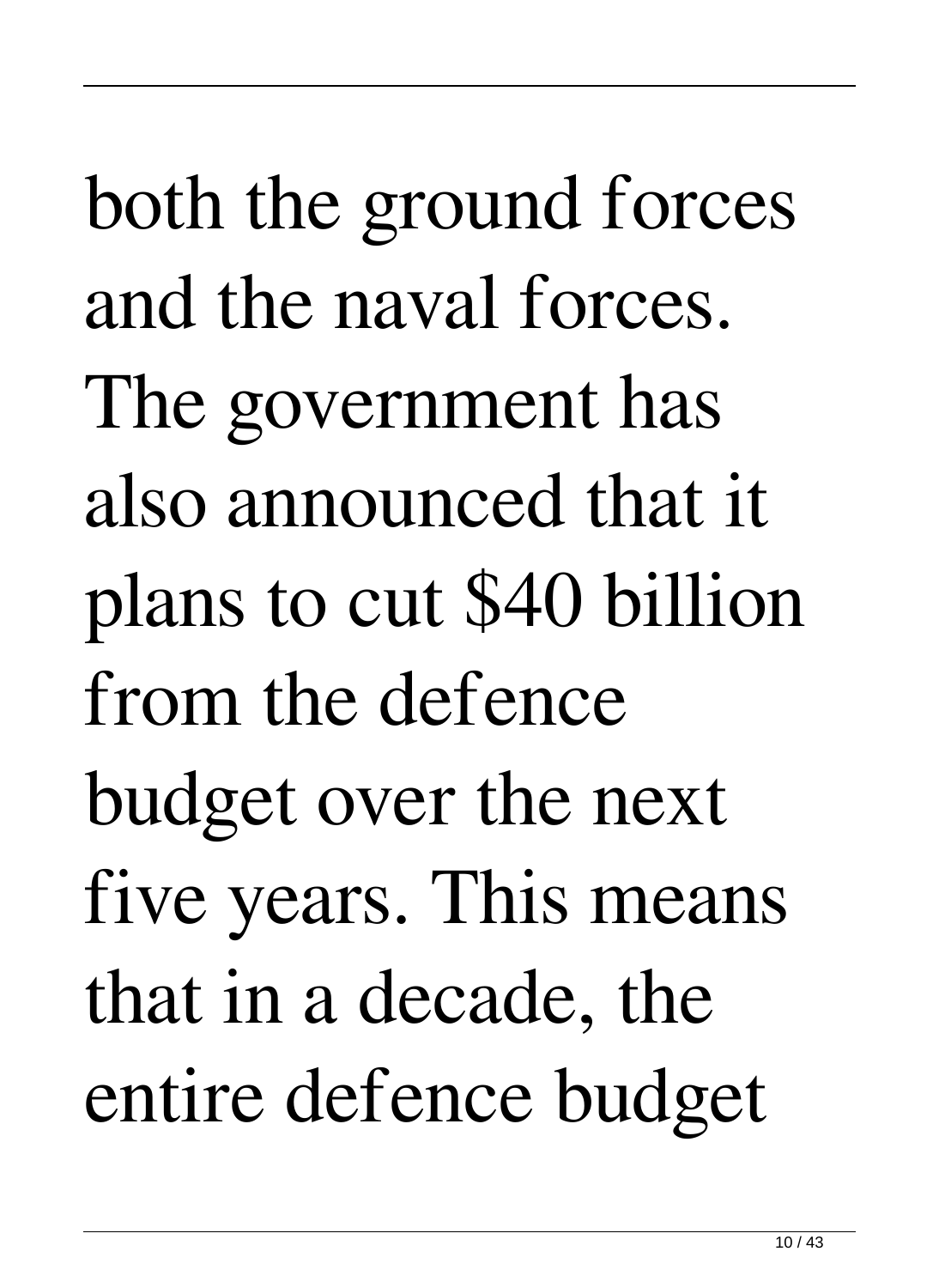will be cut in half. This is the equivalent of taking an entire army and cutting it in half. According to Reuters: The government is cutting \$8.4 billion over 10 years from the Canadian Forces' budget, the government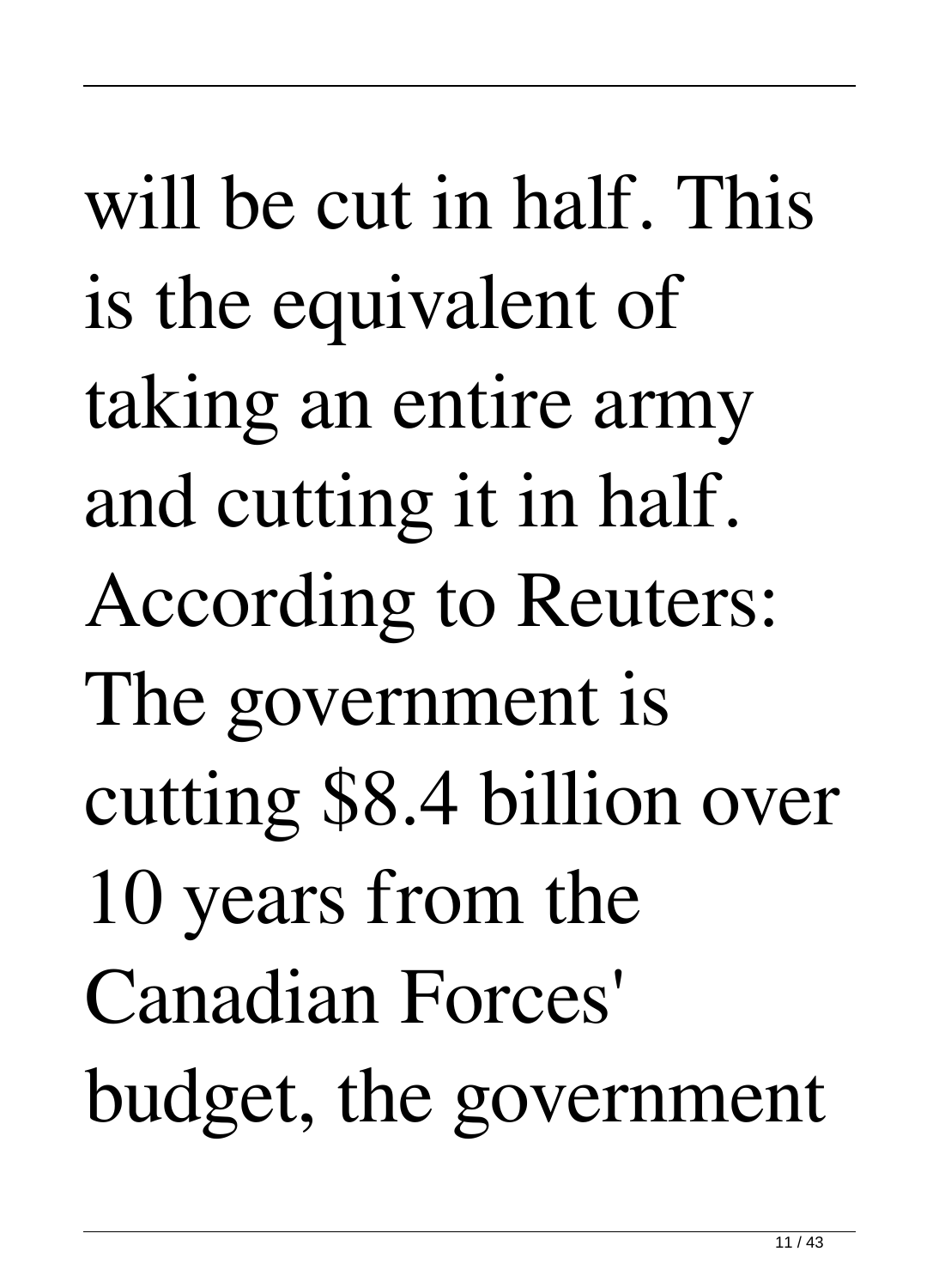announced on Thursday. This, Finance Minister Jim Flaherty said, will provide a small boost to the troops. But as CBC News has reported, the military has seen some key funding decreases this year.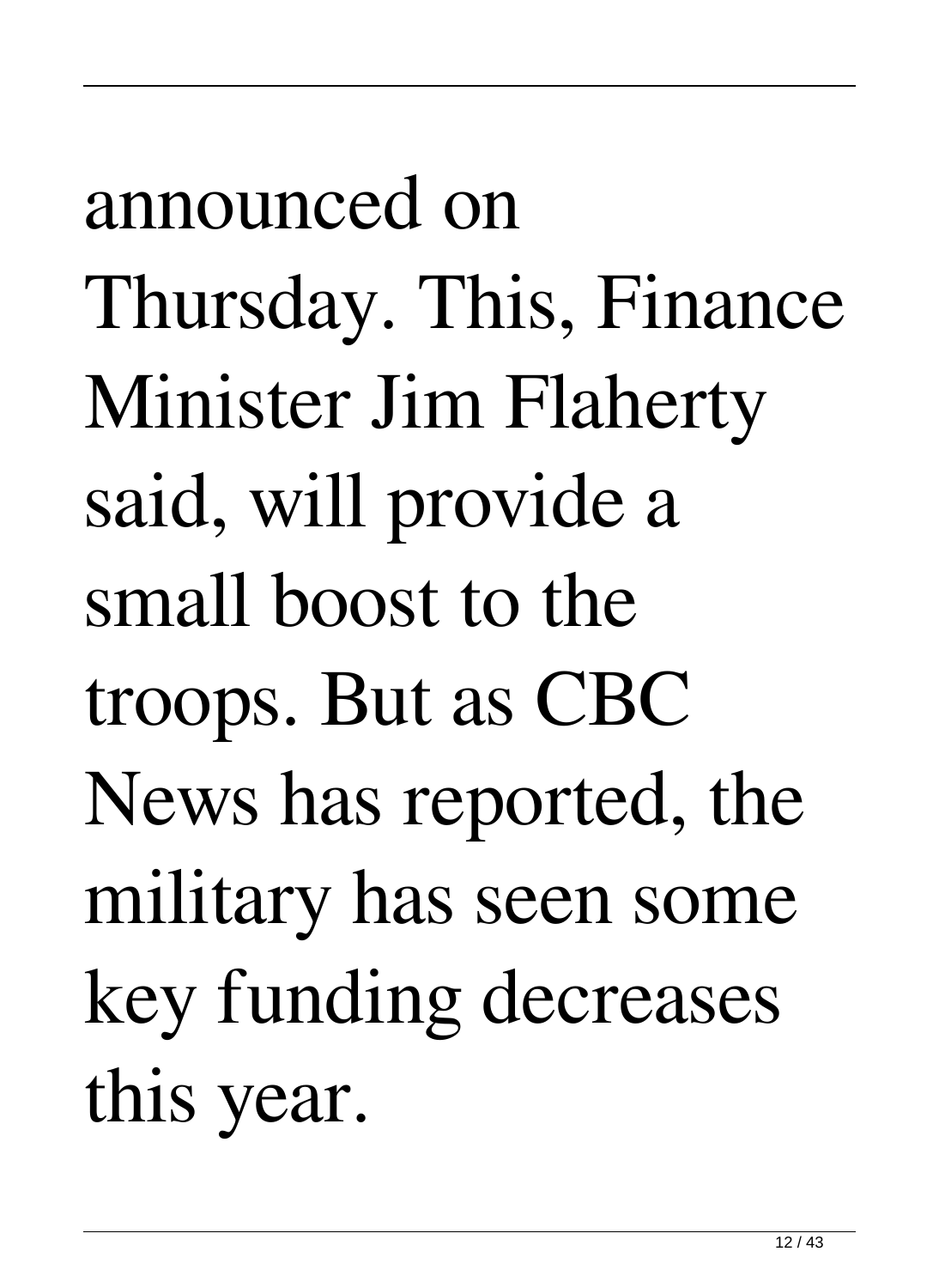**Drive Led Tool Crack+**

Free hardware automation and monitoring software. KeyMACRO monitors and records all keyboard events and keyboard/mouse system keystroke commands.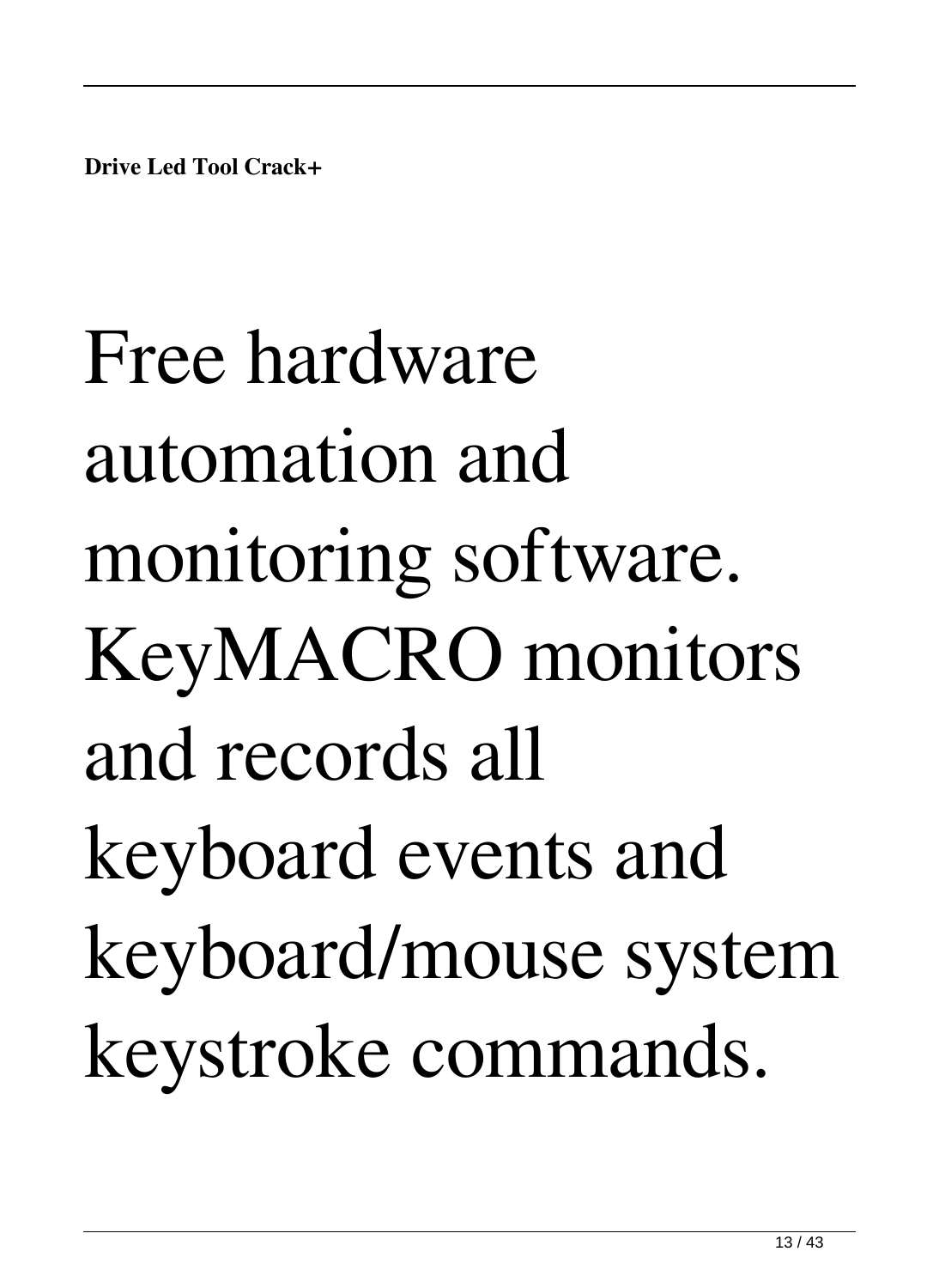Take full control of the keyboard at all times, whatever the application or operating system. Make instant macros using keyboard commands. The shortcuts are stored in a database, so the configuration is stored.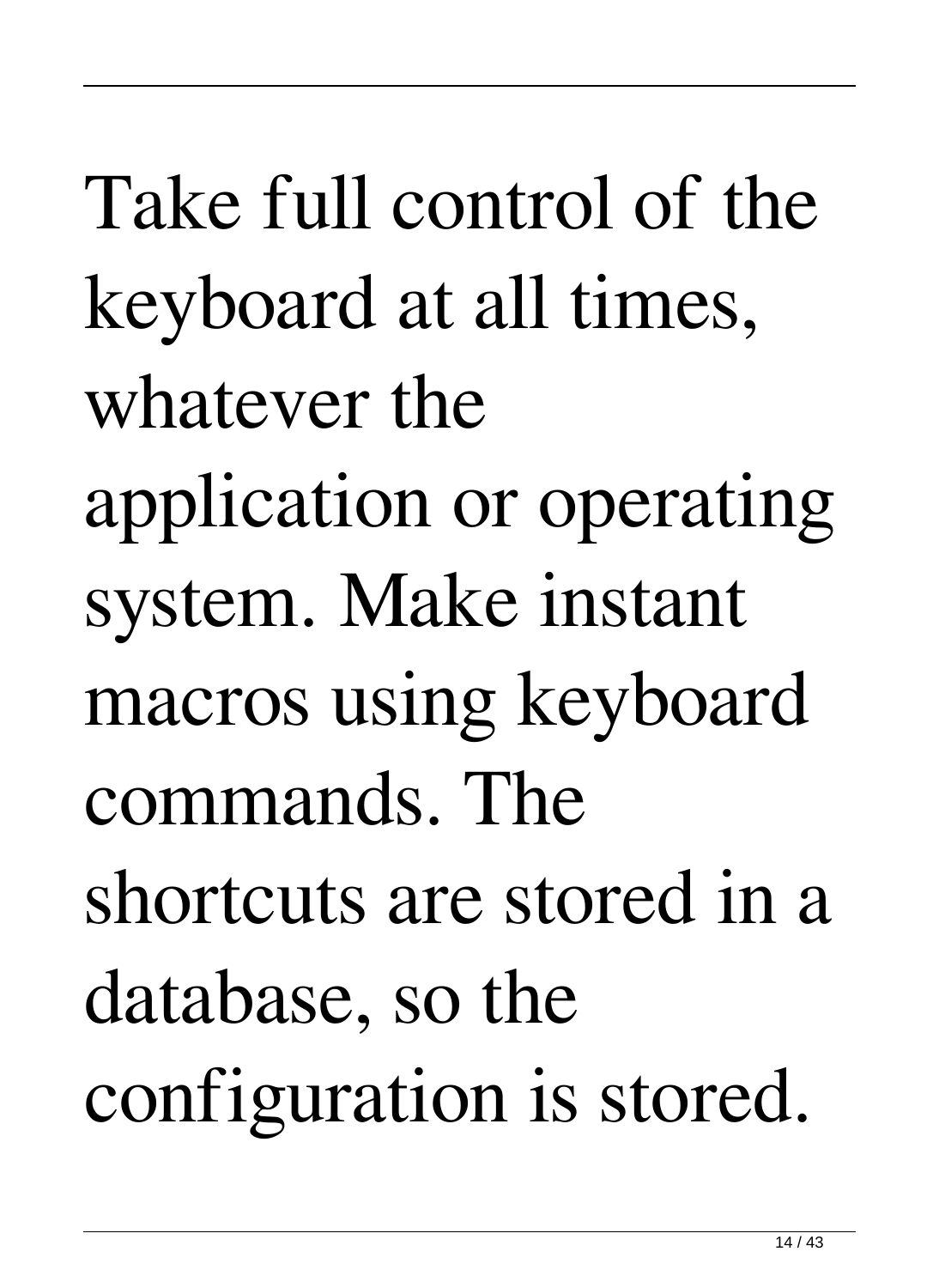You can make your own macro and create your own shortcuts. The software also supports drag and drop. KeyMACRO is the only software available on the market for this. KeyMACRO easily records mouse activities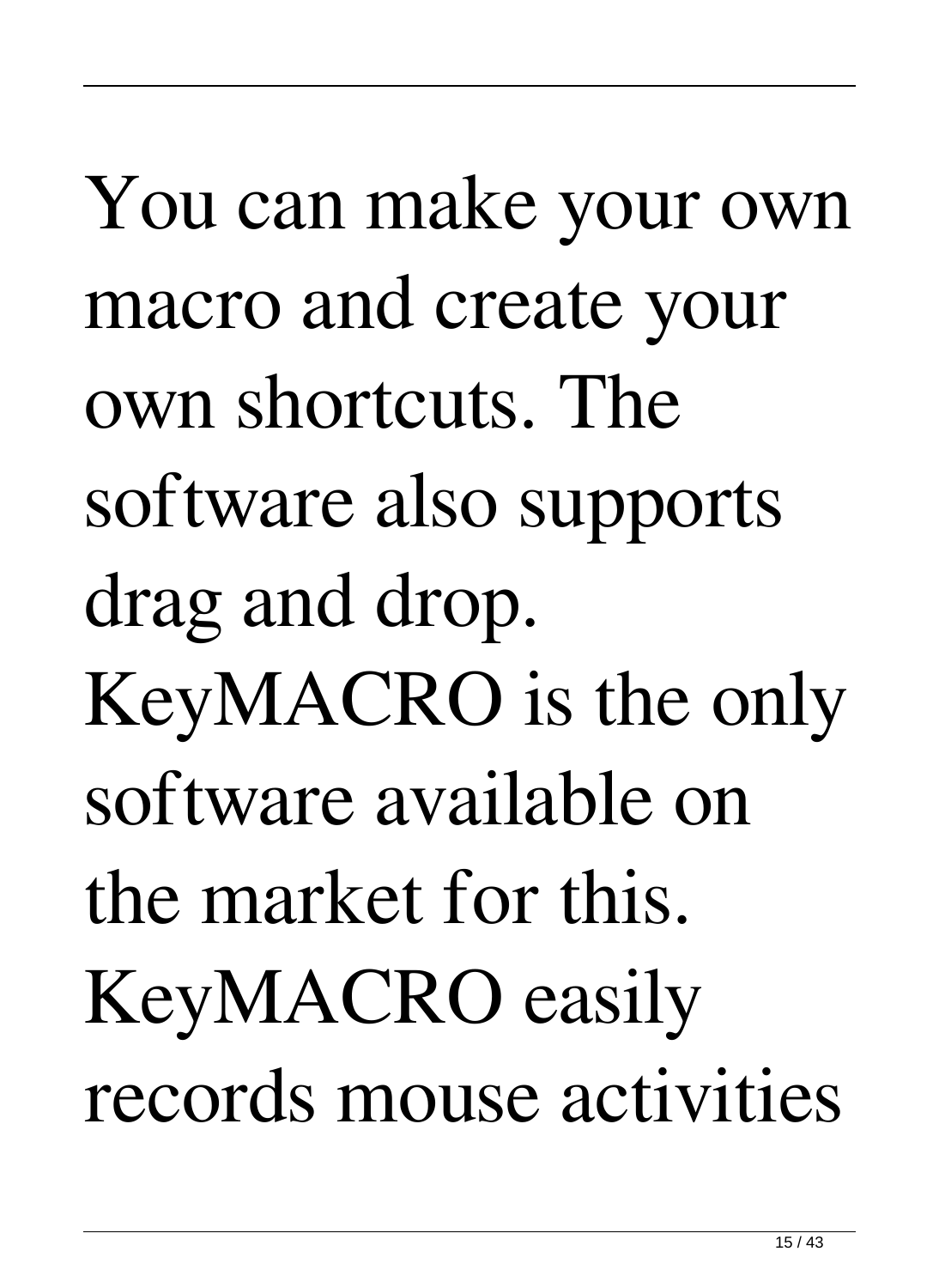and all keyboard keystrokes while the computer is running. It stores all this information into a database. As soon as the computer stops, the program gets the information and displays it in easy-to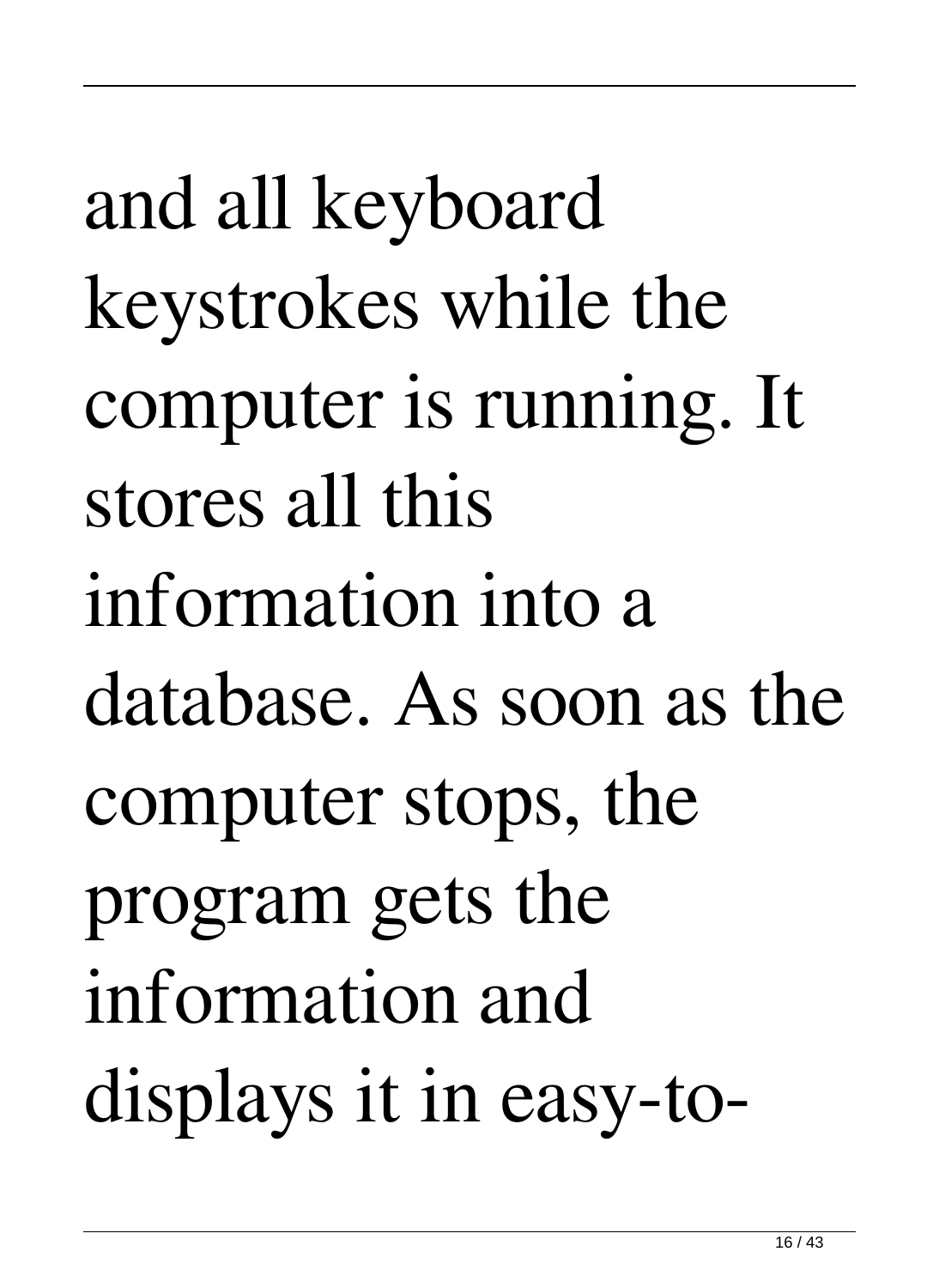read reports. With KeyMACRO, you can easily create your own keyboard commands with drag and drop, thus saving you time. The keyboard shortcuts are stored in a database, so you can reuse them whenever you like.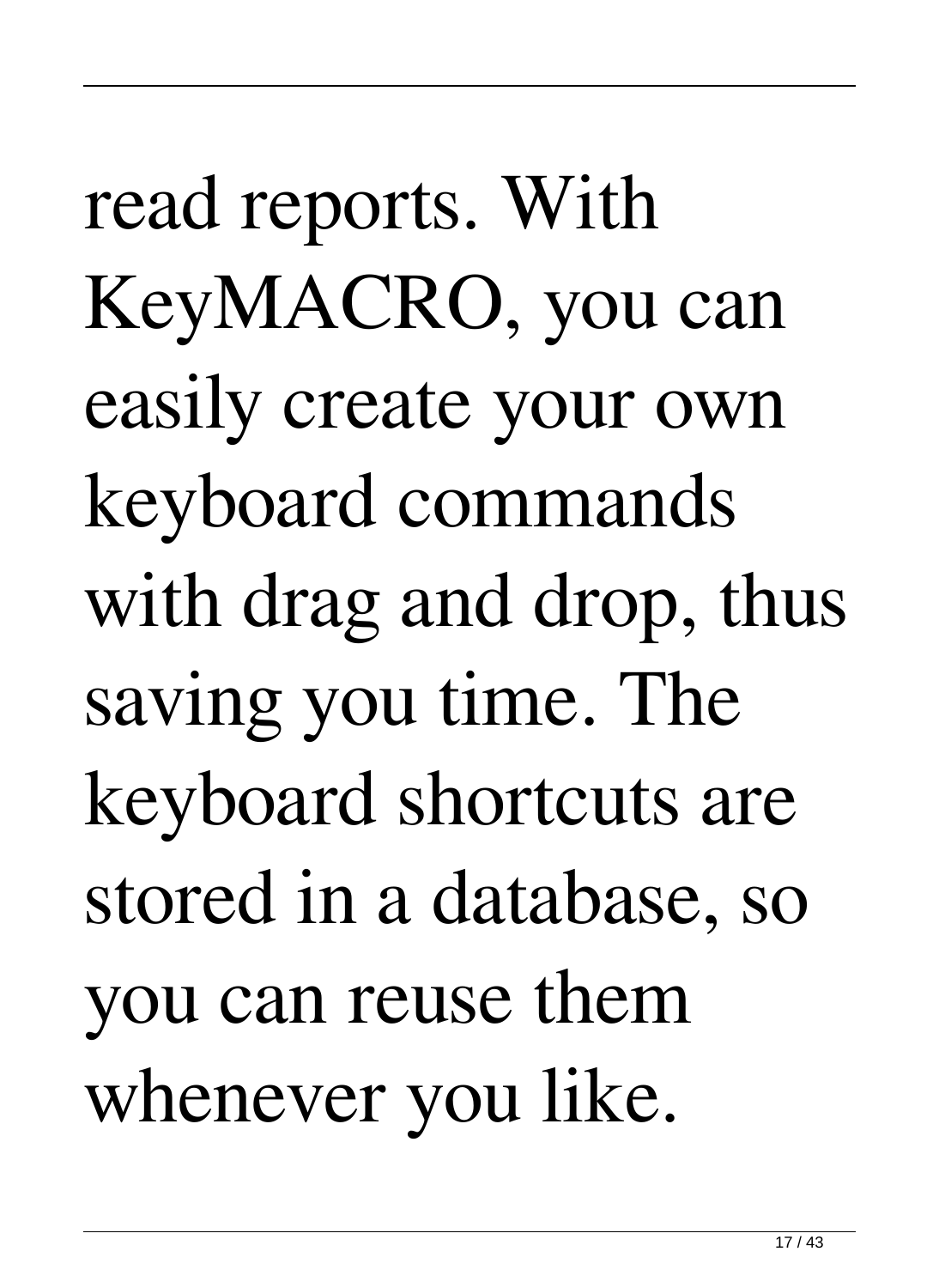KeyMACRO can also run the commands it stores by simply doubleclicking on the reports. With KeyMACRO, you can automate tasks as you wish by creating customized keyboard shortcuts. KeyMACRO saves all the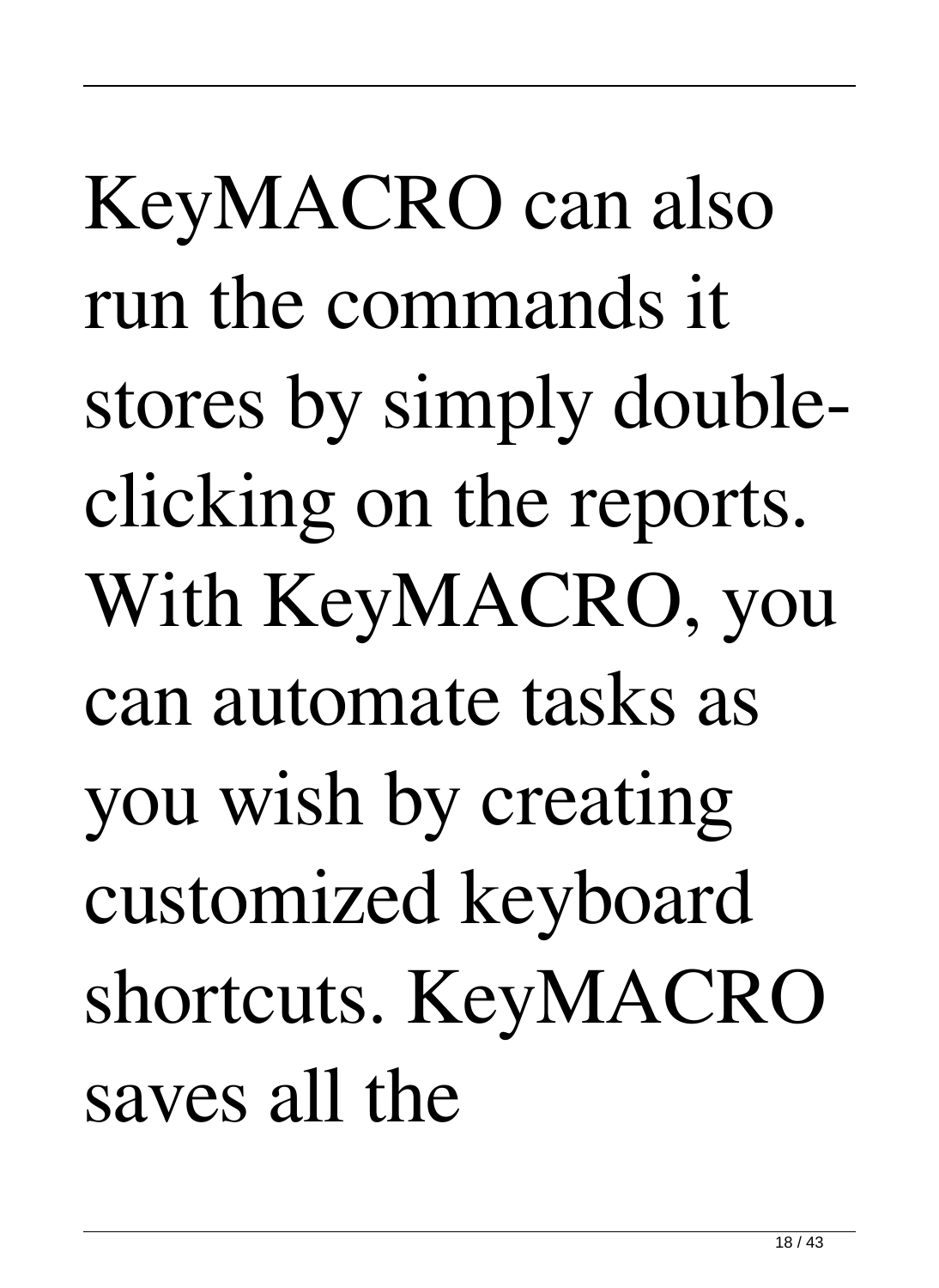information it records into a database, so you can access it whenever you like with the reports. KeyMACRO supports all the operating systems that can be run on the computer. KeyMACRO is a useful keyboard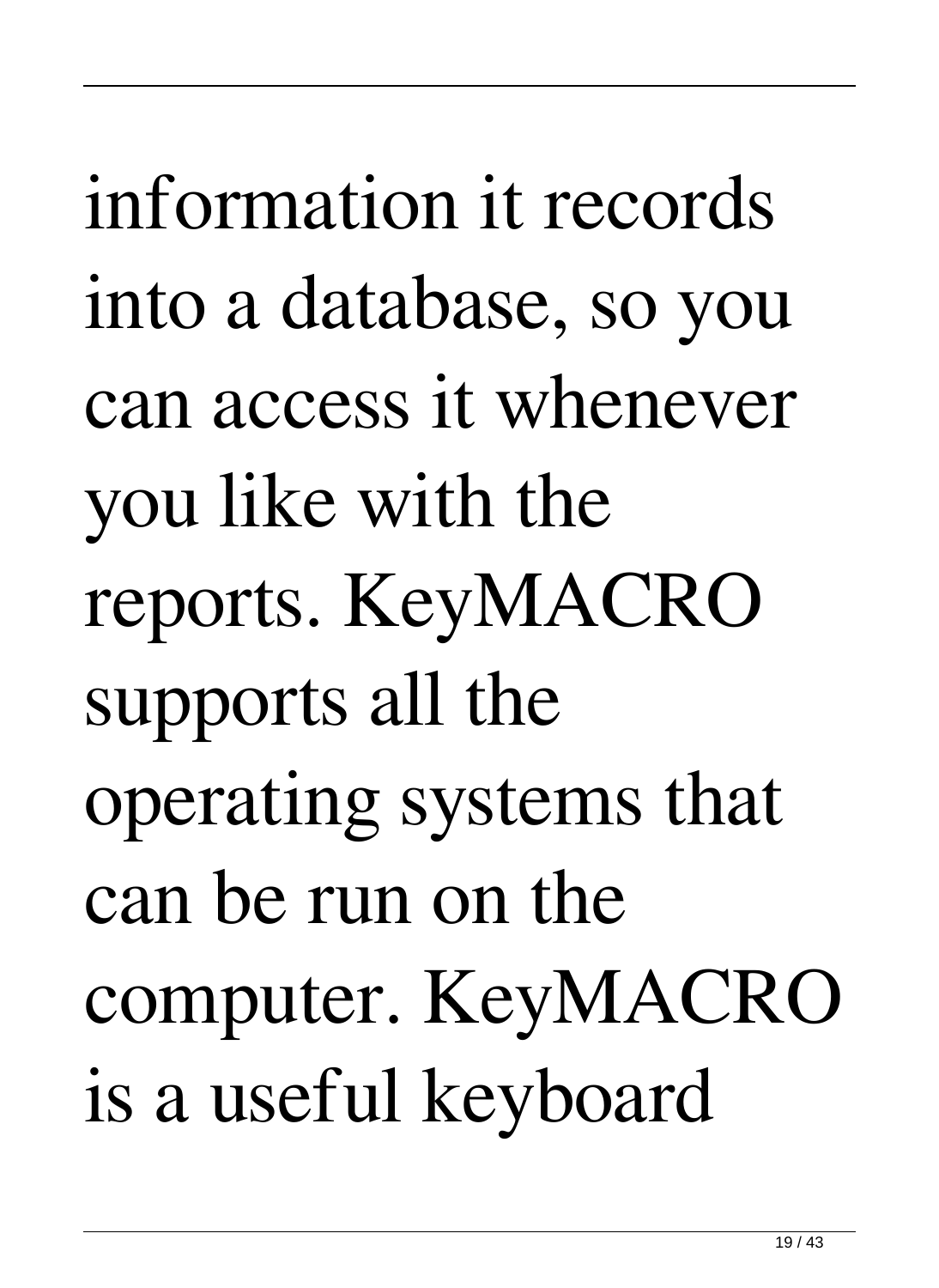recording software that allows you to use keyboard shortcuts with drag and drop. KeyMACRO can be used as a screen recording software. KeyMACRO is a handy system monitoring software and can be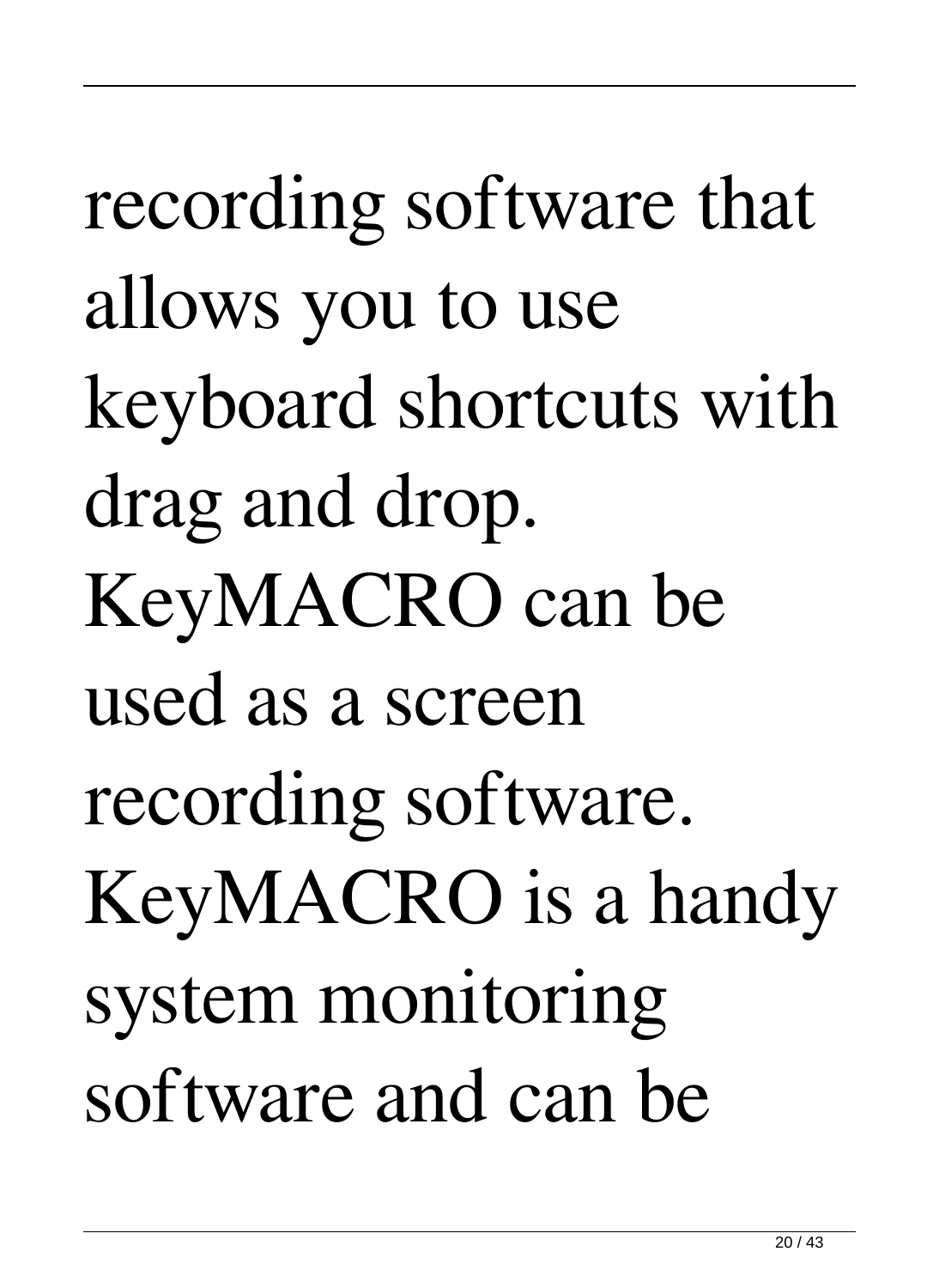used to control the computer or to automate system tasks. KeyMACRO can be used as a screen recording software. KeyMACRO allows you to record the events that take place on your computer. It is easy to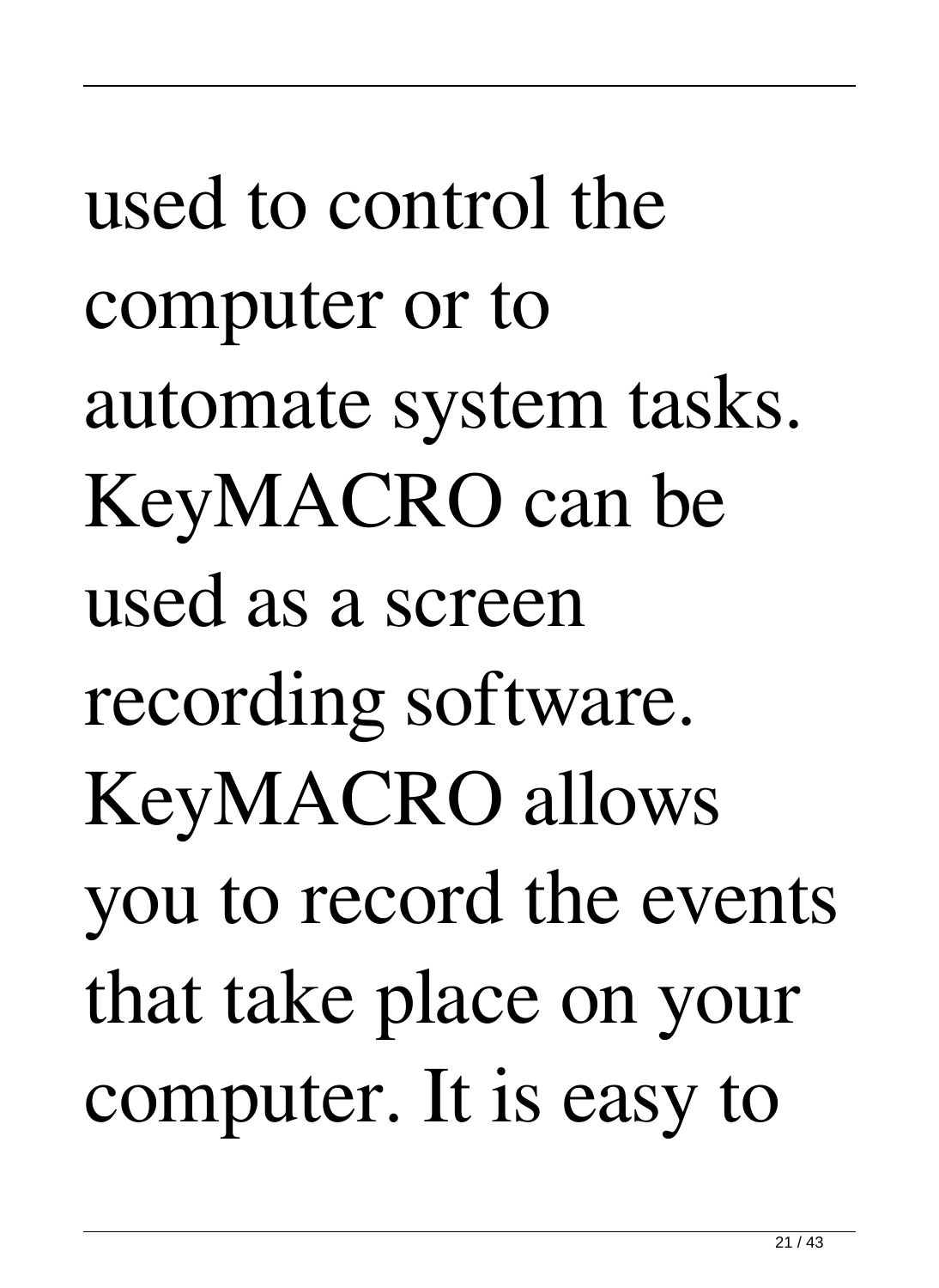use and lets you record mouse clicks, keystrokes, or key down and up actions. KeyMACRO offers a large number of customizable keyboard commands. KeyMACRO is a reliable system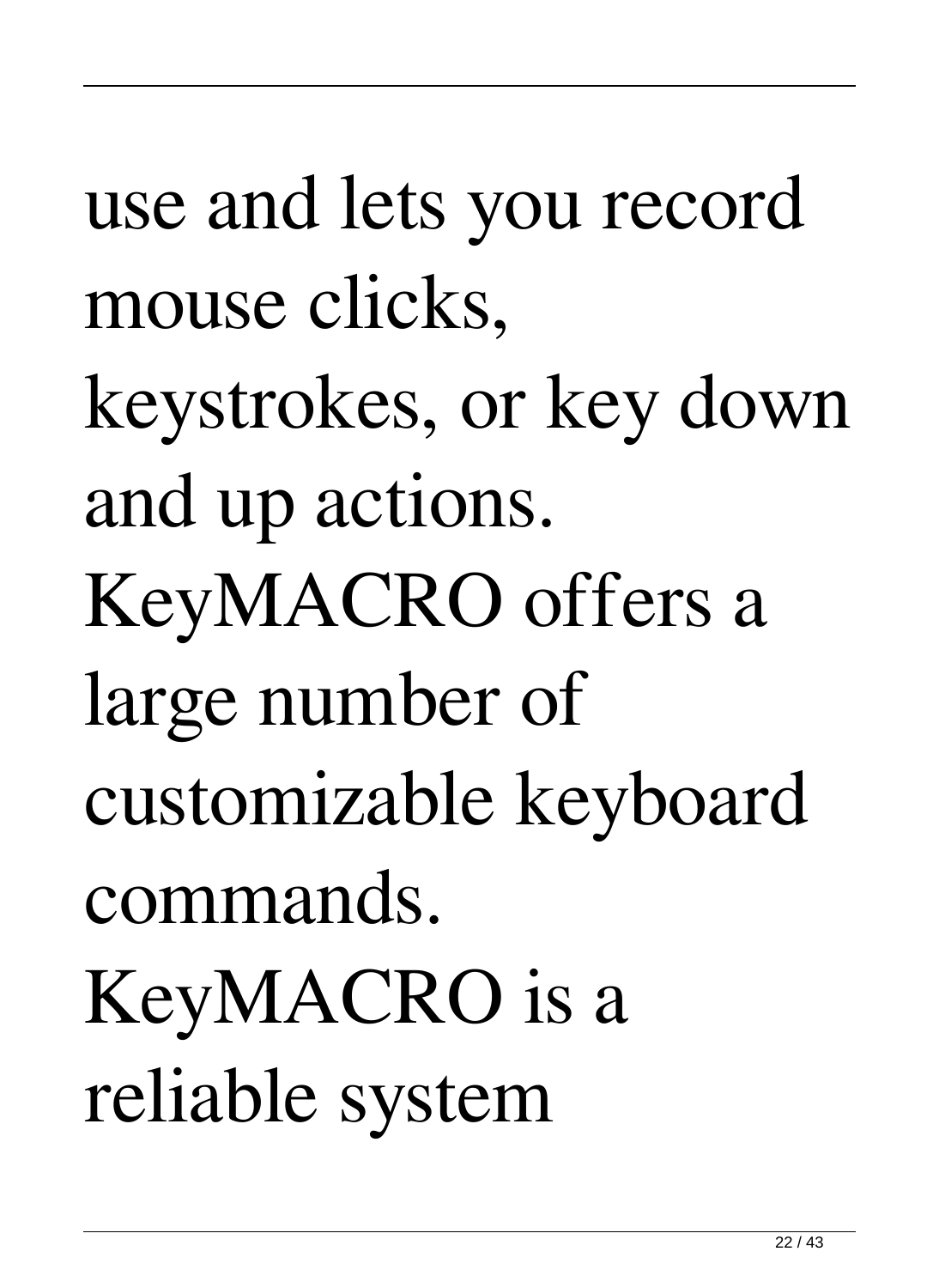monitoring software and can be used to control the computer or to automate system tasks. KeyMACRO offers a large number of customizable keyboard commands. KeyMACRO can be used to create a media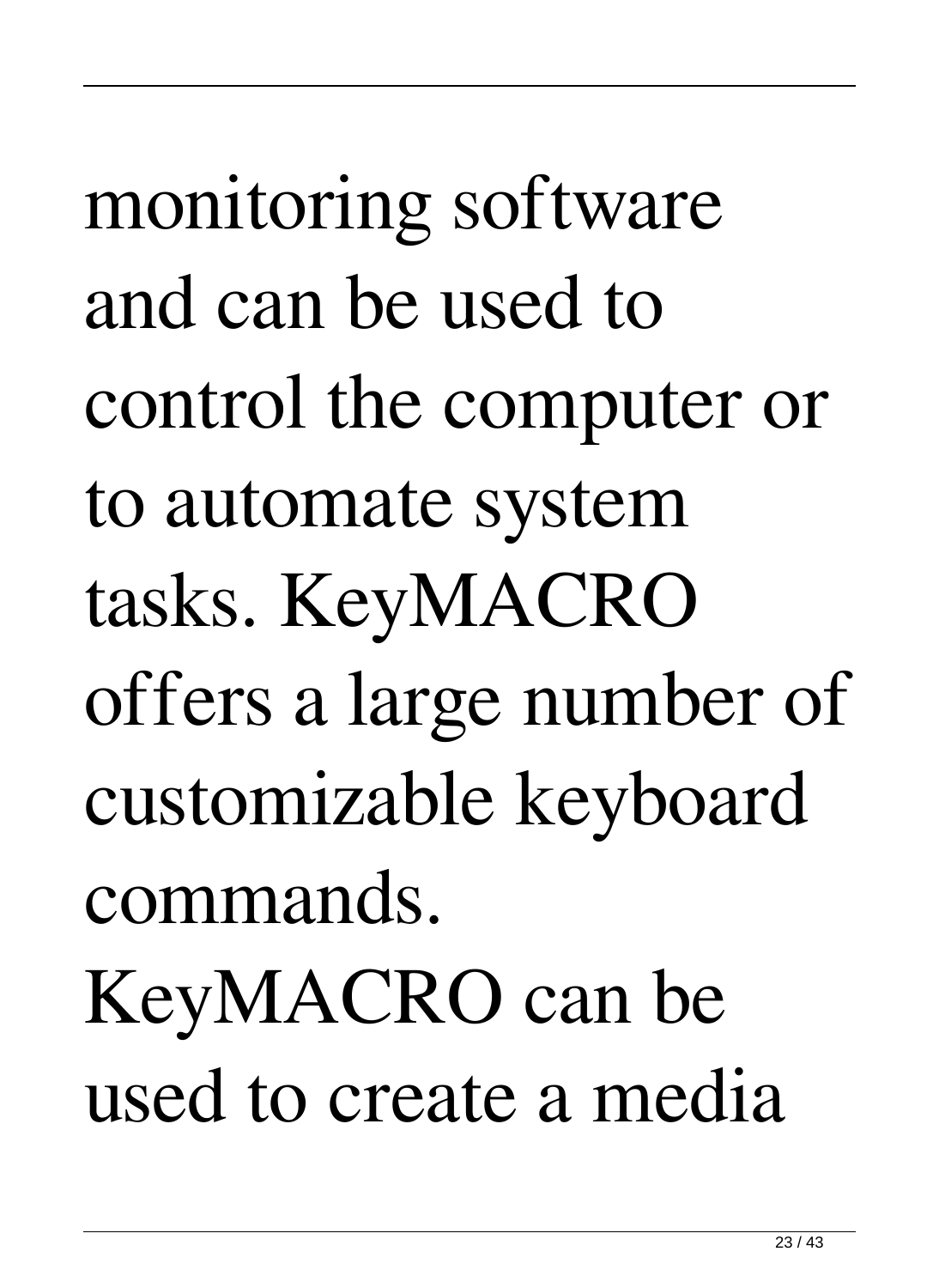player and can be used to record multimedia such as video and audio. KeyMACRO can be used to create a media player and can be used to record multimedia such as video and audio. KeyMACRO is a complete system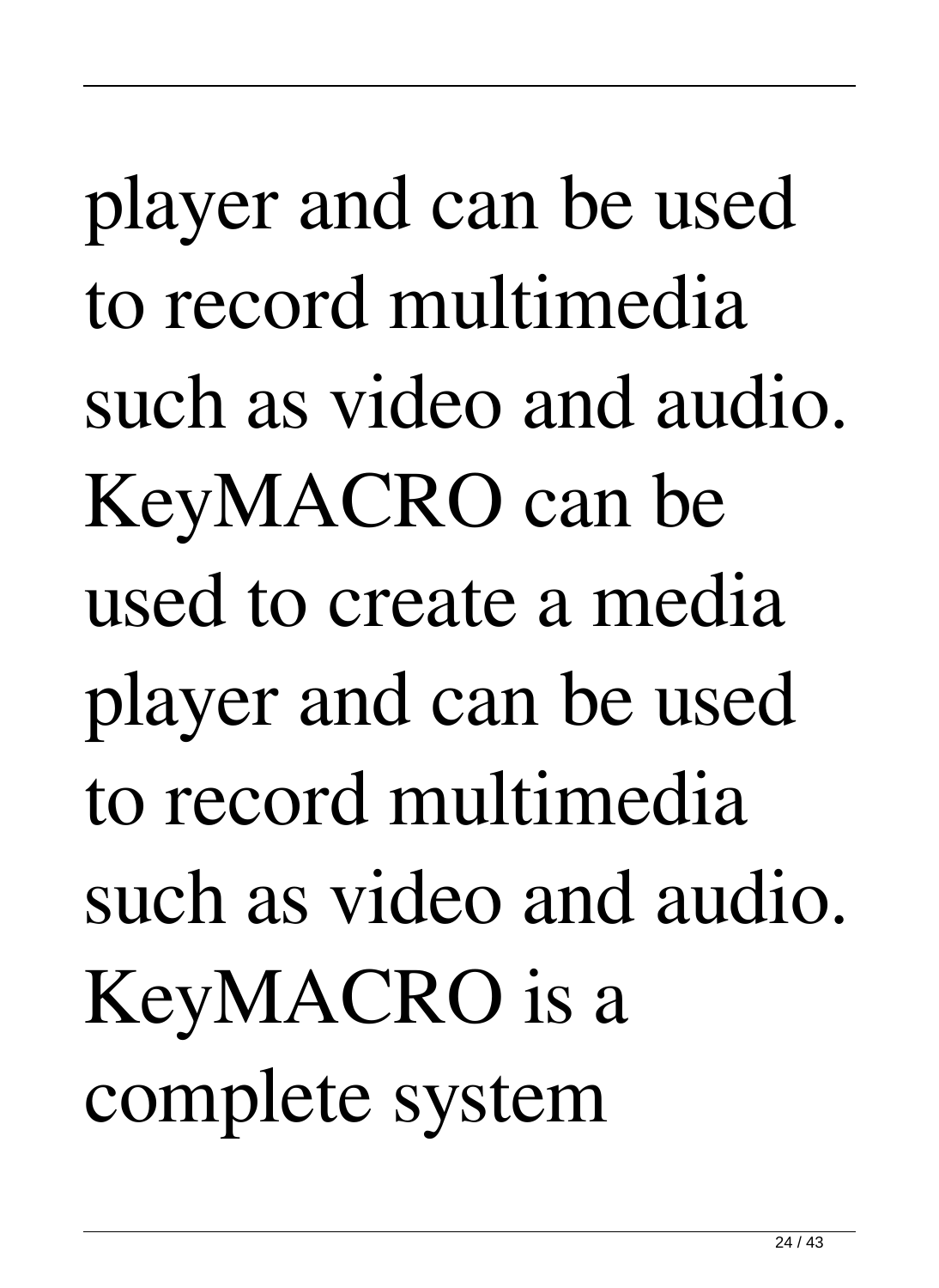## monitoring software that offers an easy to use interface. KeyMACRO offers 81e310abbf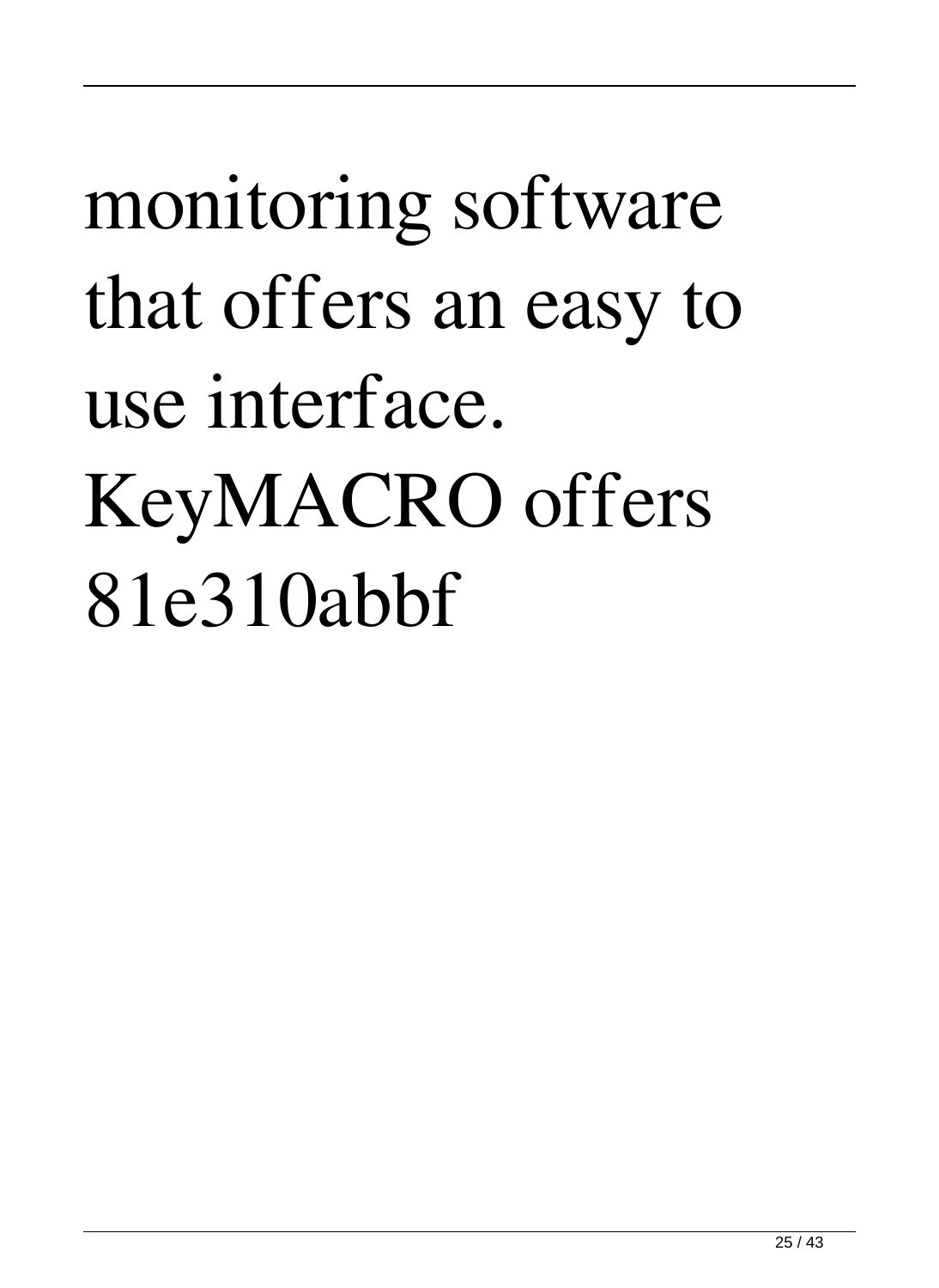**Drive Led Tool Crack+**

# Drive Led Tool Review: Download Rating ★★★★★ ★★★★★ Summary Drive Led Tool is a very basic tool for displaying drive activities. It's not capable of detecting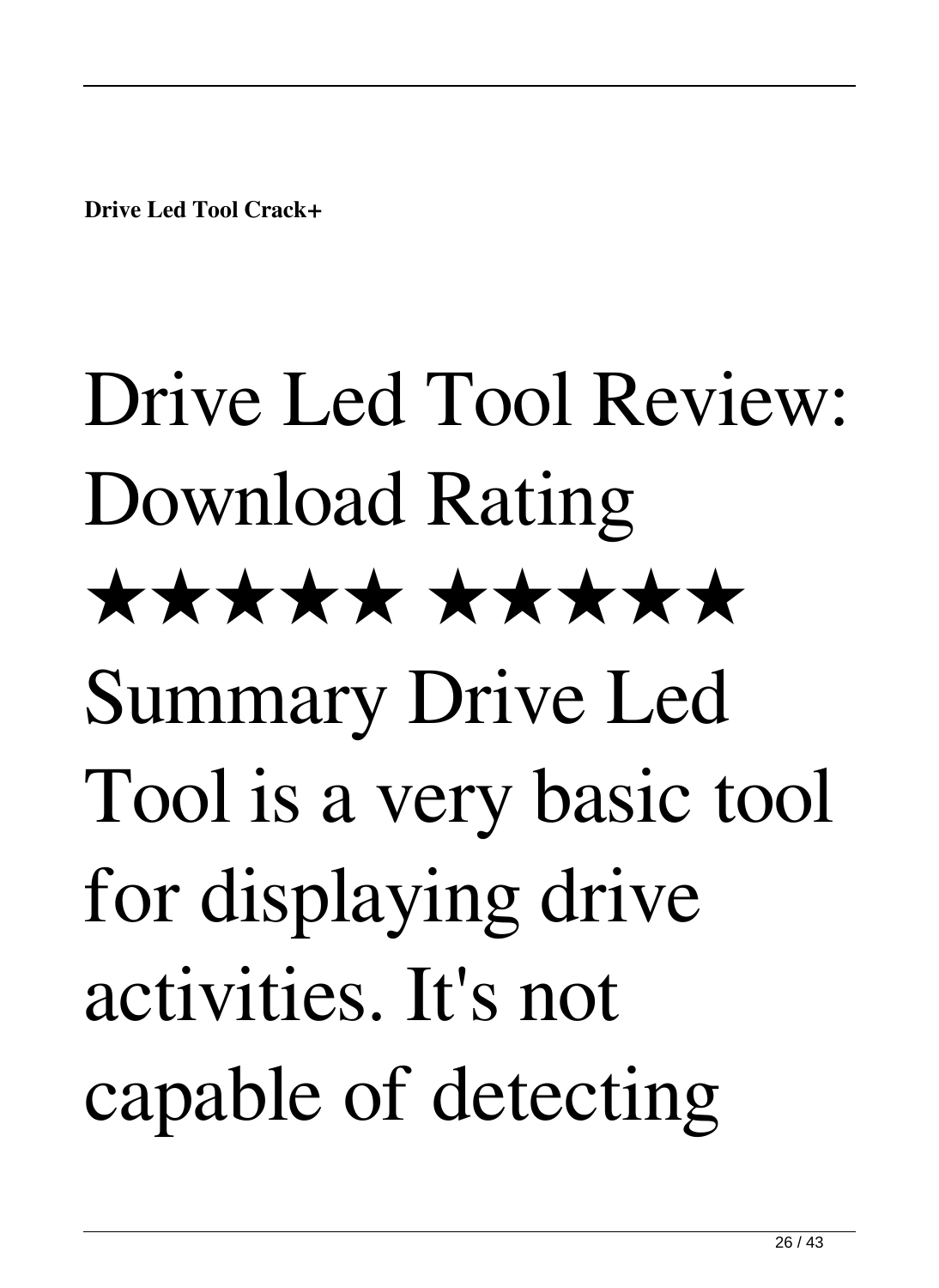and/or reading from external drives.9. Suppose  $-2$ <sup>\*</sup>c +  $5$ <sup>\*</sup>c = r. What is the lowest common multiple of c and (-8)/6\*(-9)/6? 18 Let  $a = -2/723 -$ -21521/7743. What is the common denominator of a and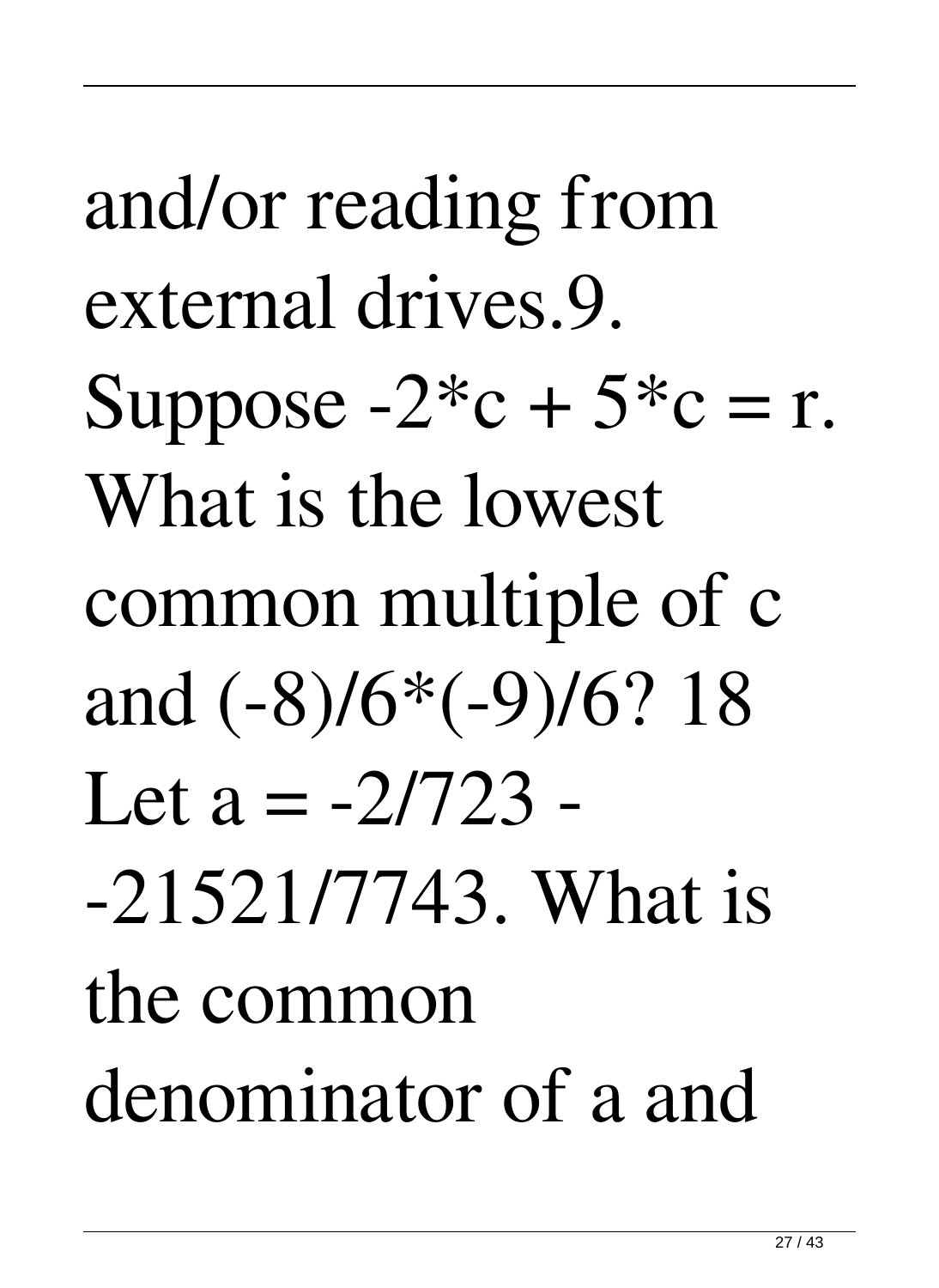-67/26? 182 Suppose  $-5 \times z = -0 \times z + 2 \times 1 - 10$  $-4*1 = -3*z - 2$ . Let j be  $z*2/4 + 2$ . What is the lowest common multiple of  $-2 + i - (-1 -$ 3) and 4? 4 Let o = 2313/25 + -2306/25. Let  $h = o - 1021/75$ . Find the common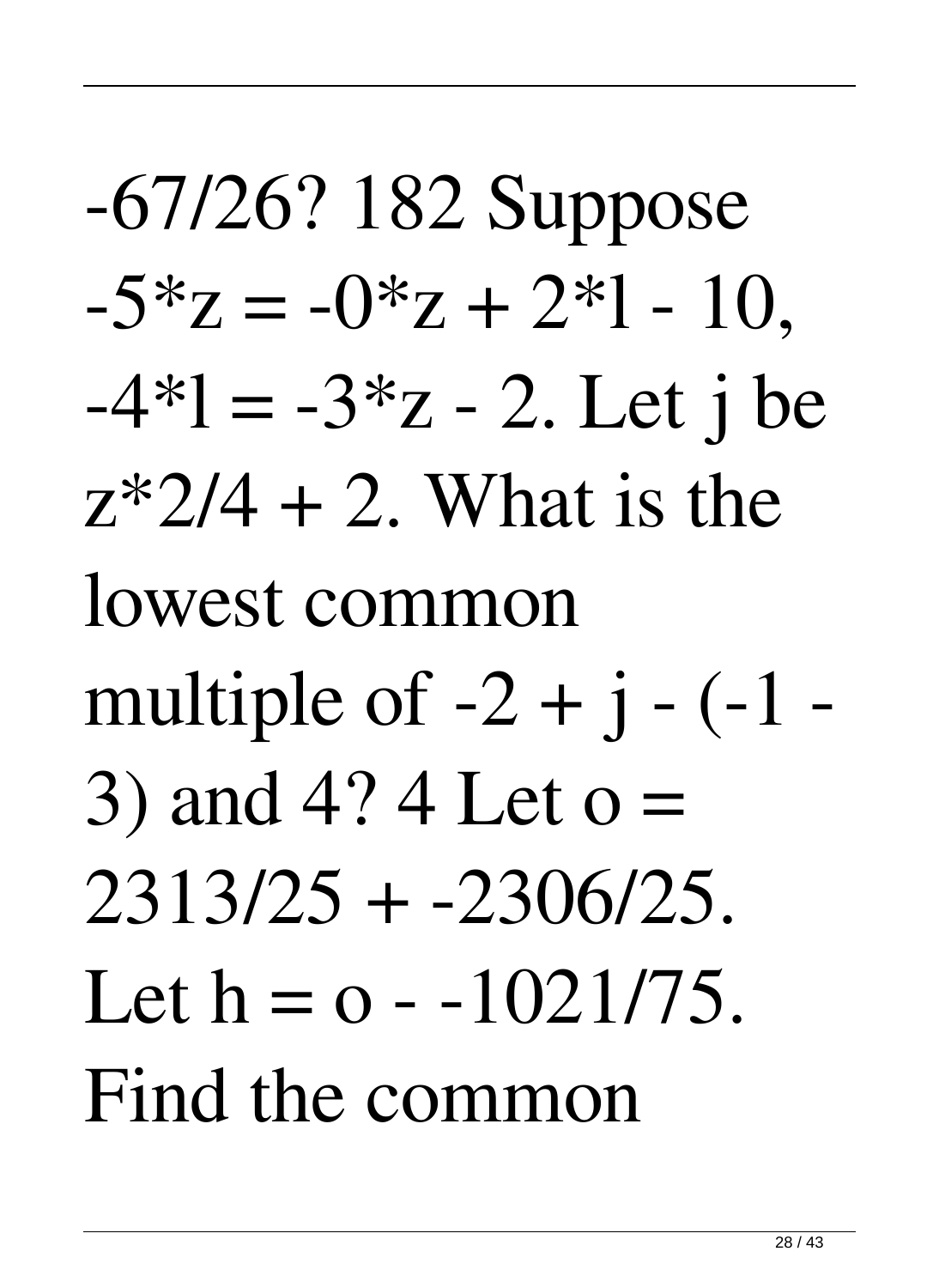denominator of h and  $-2/11$ . 165 Let d =  $-1/742 + -17167/3610$ . What is the common denominator of d and -16/5? 5 Let q be  $(1/3)/((-3)/(-9))$ . Let  $j(m) = m^{**}2 - 7^{*}m^{**}3$  $-m**3 + 2*m**3 + m$ . What is the lowest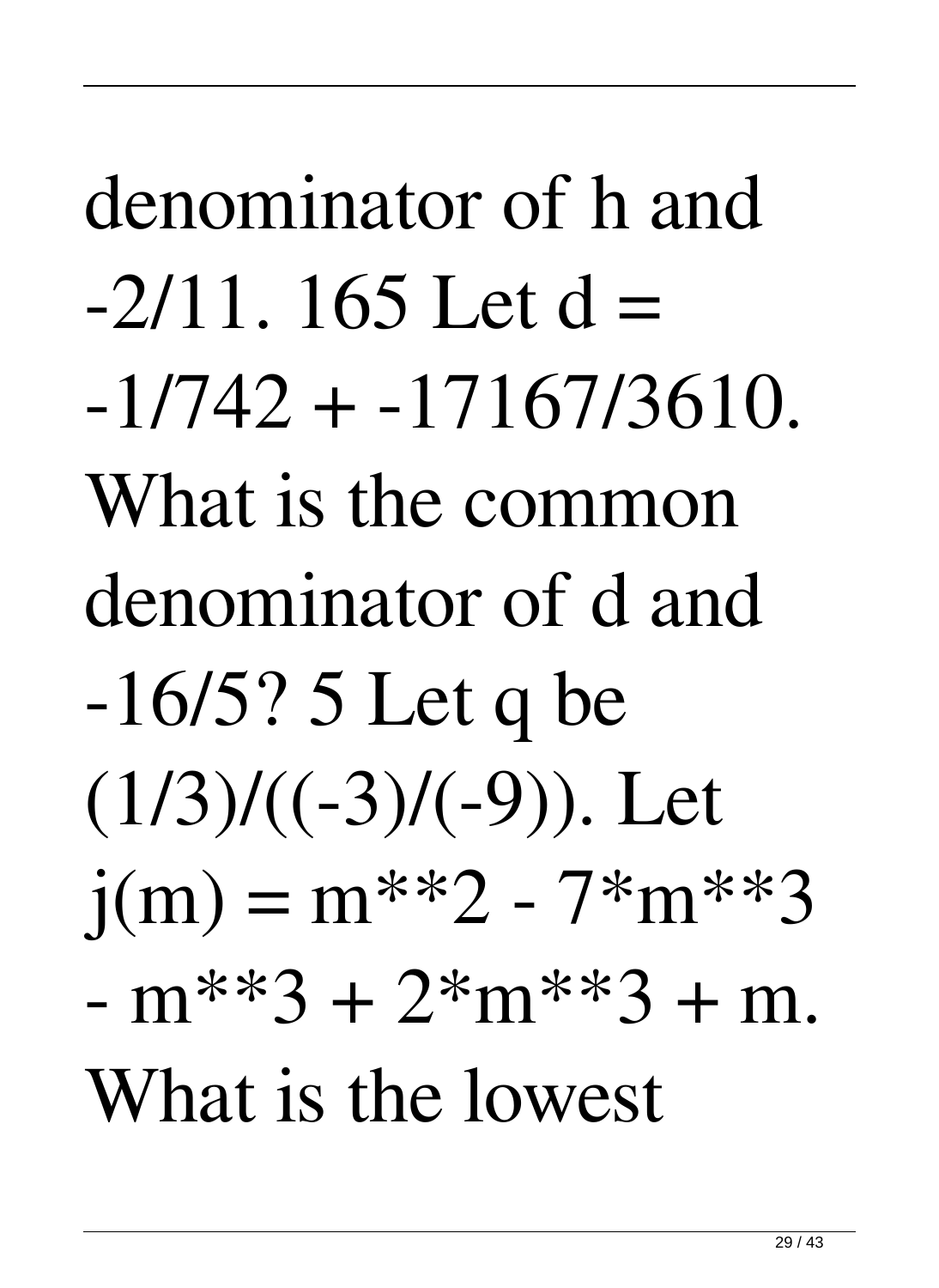common multiple of j(q) and 2? 4 Let i be  $(-2)/4$ \*-1\*4. Suppose  $-3*o = i*o$ . Suppose  $v 3***v** + 12 = **o**$ . Calculate the least common multiple of 14 and v. 42 Let  $g = 22 + -11$ . Suppose  $0 = -5 \times m +$  $3*x + 25$ ,  $-x + g = -2*m$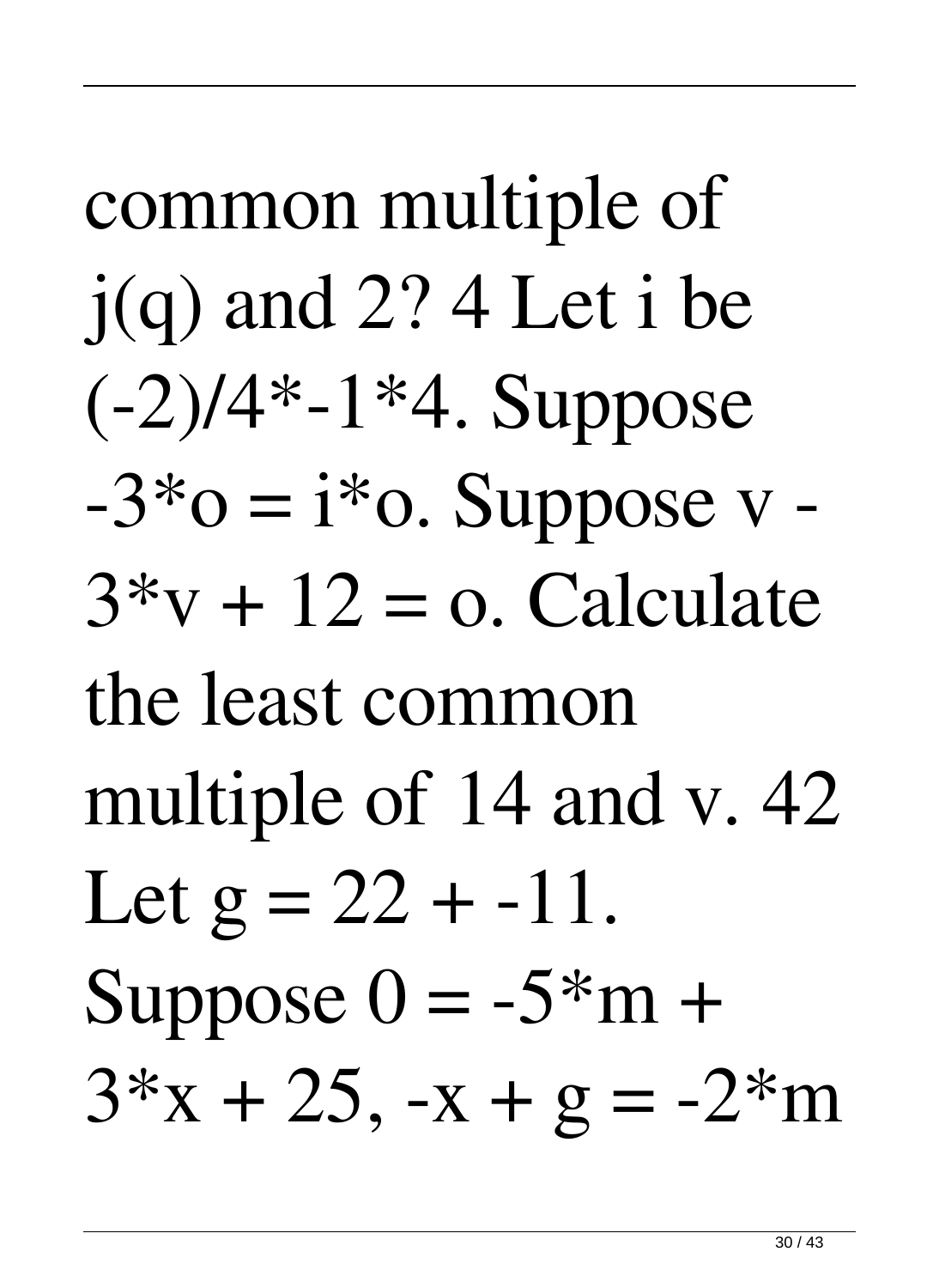$+ 6*$ m. What is the lowest common multiple of 6 and m? 6 Let  $k = 68 + -28$ . Calculate the smallest common multiple of 12 and k. 120 Let  $q(p)$  =  $-3$ <sup>\*</sup>p + 7. What is the lowest common multiple of  $q(-5)$  and 4?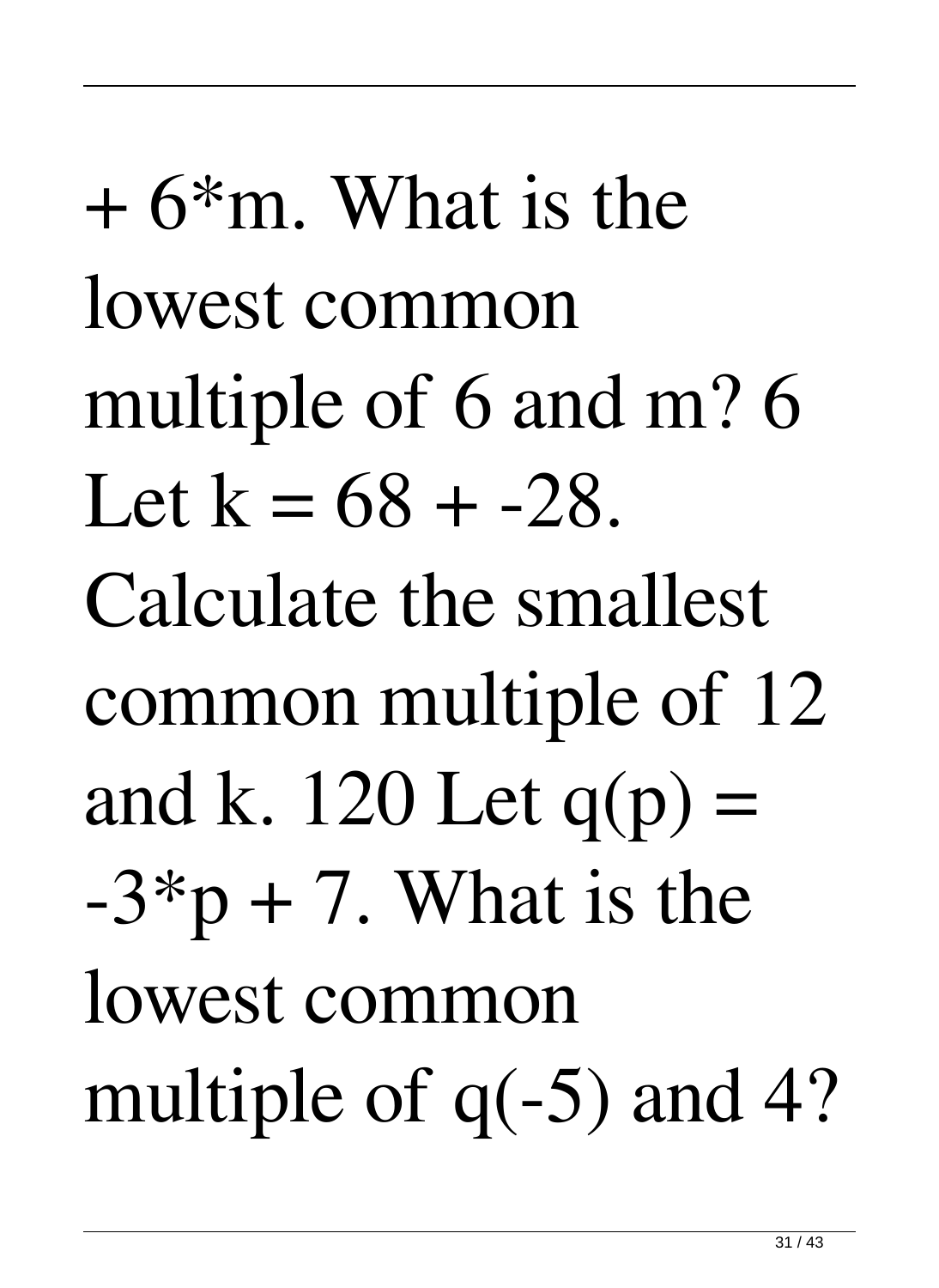### $32$  Let t =  $-17 - 23$ . Suppose  $-4*w + 3*w =$ t. What is the common denominator of (-1 - 2)  $+$  (-141)/w and 43

**What's New in the Drive Led Tool?**

#### Leading hardware diagnostic and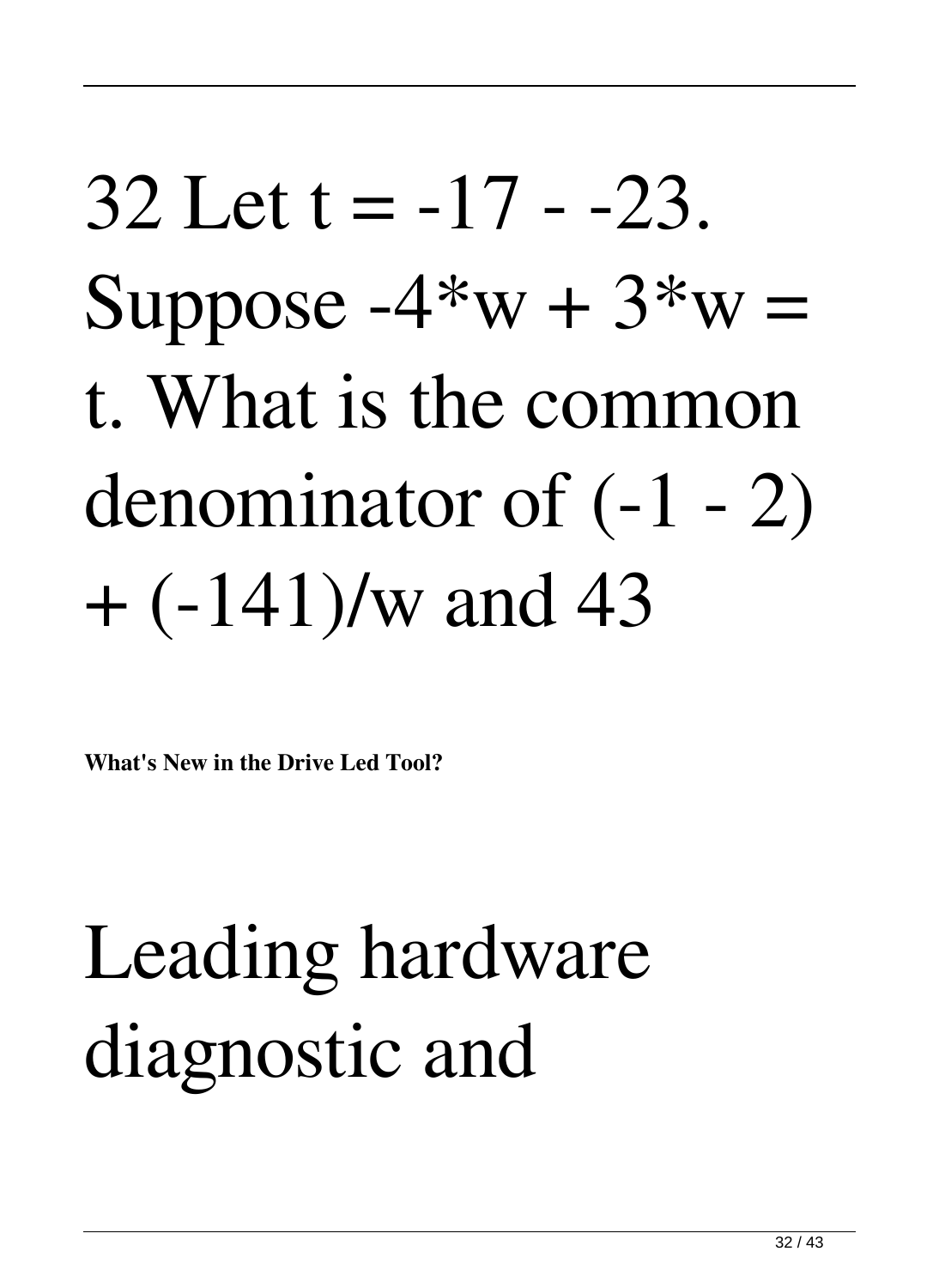monitoring utility for Windows computers. 1:51 LED Monitor - LCD PC Monitor Drivers LED Monitor - LCD PC Monitor Drivers LED Monitor - LCD PC Monitor Drivers LED Monitor - LCD PC Monitor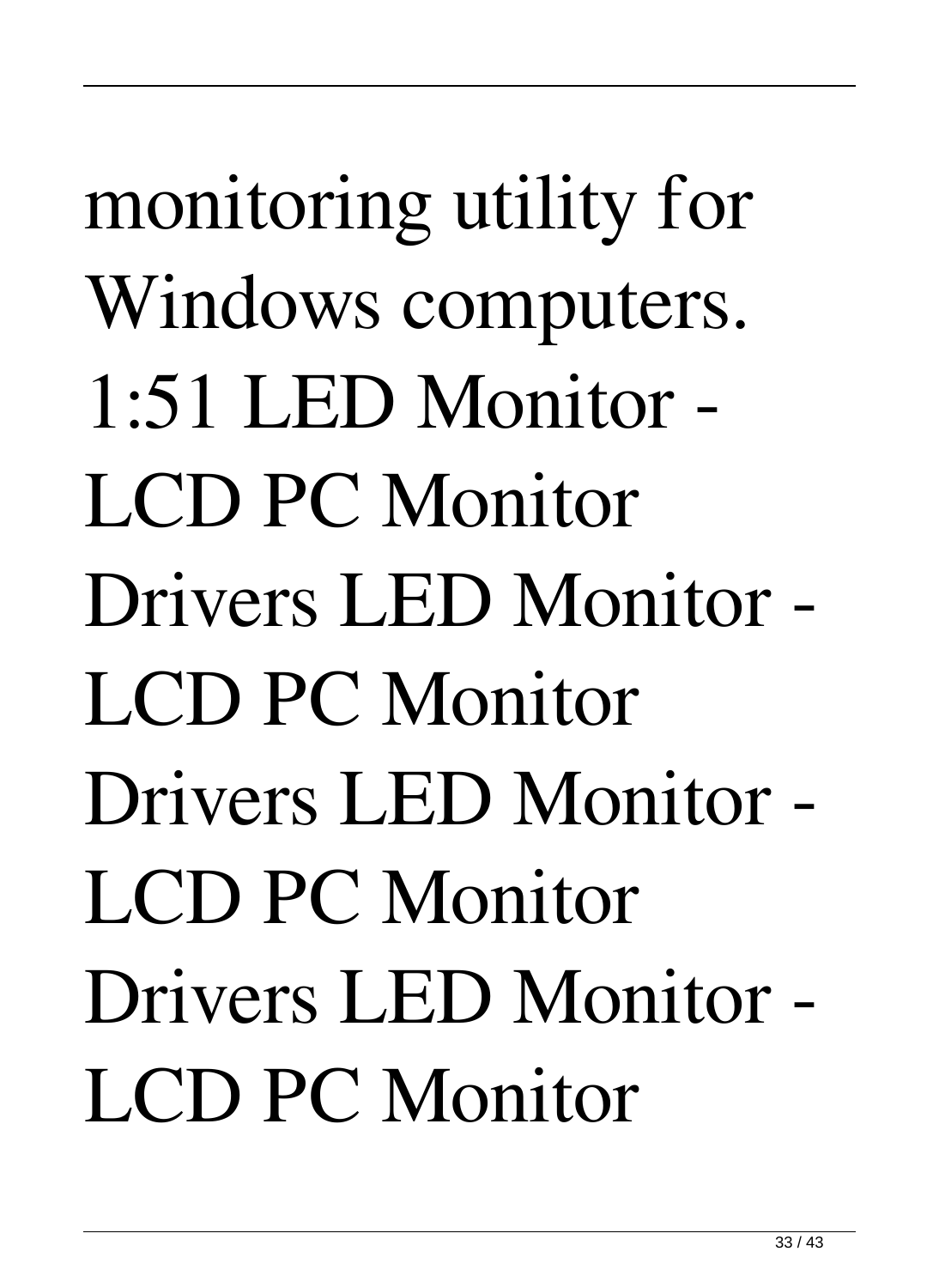Drivers LED Monitor - LCD PC Monitor Drivers, has become the best and easy-to-use tool to install and to view drivers for your computer. We have set up this website to help you by trying to solve the issues that you have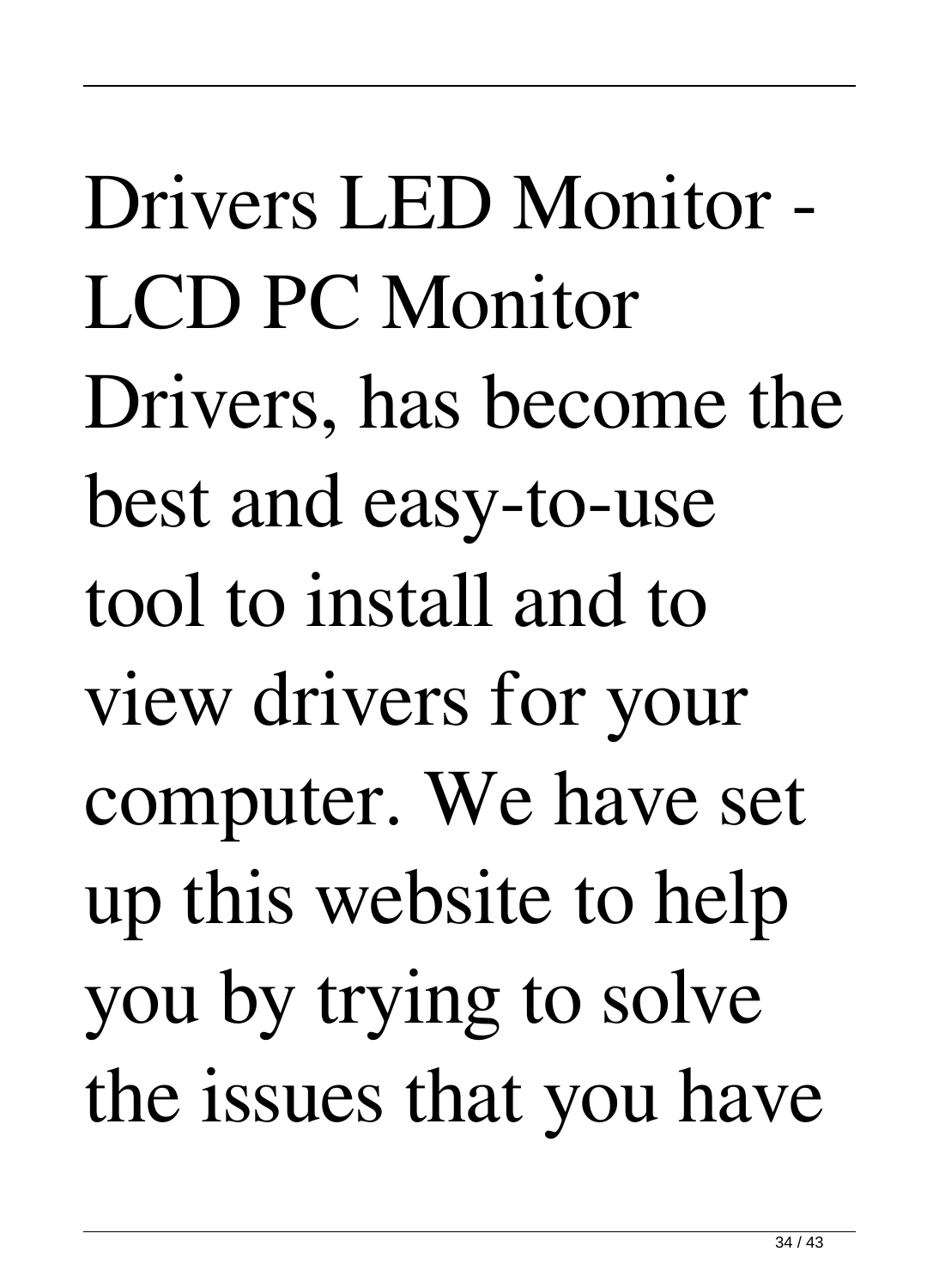to install drivers for your PC, we have also compile lists of recommendations for hardware products that can improve the performance of your PC. How to Install a Led Strip for Your PC Here are some useful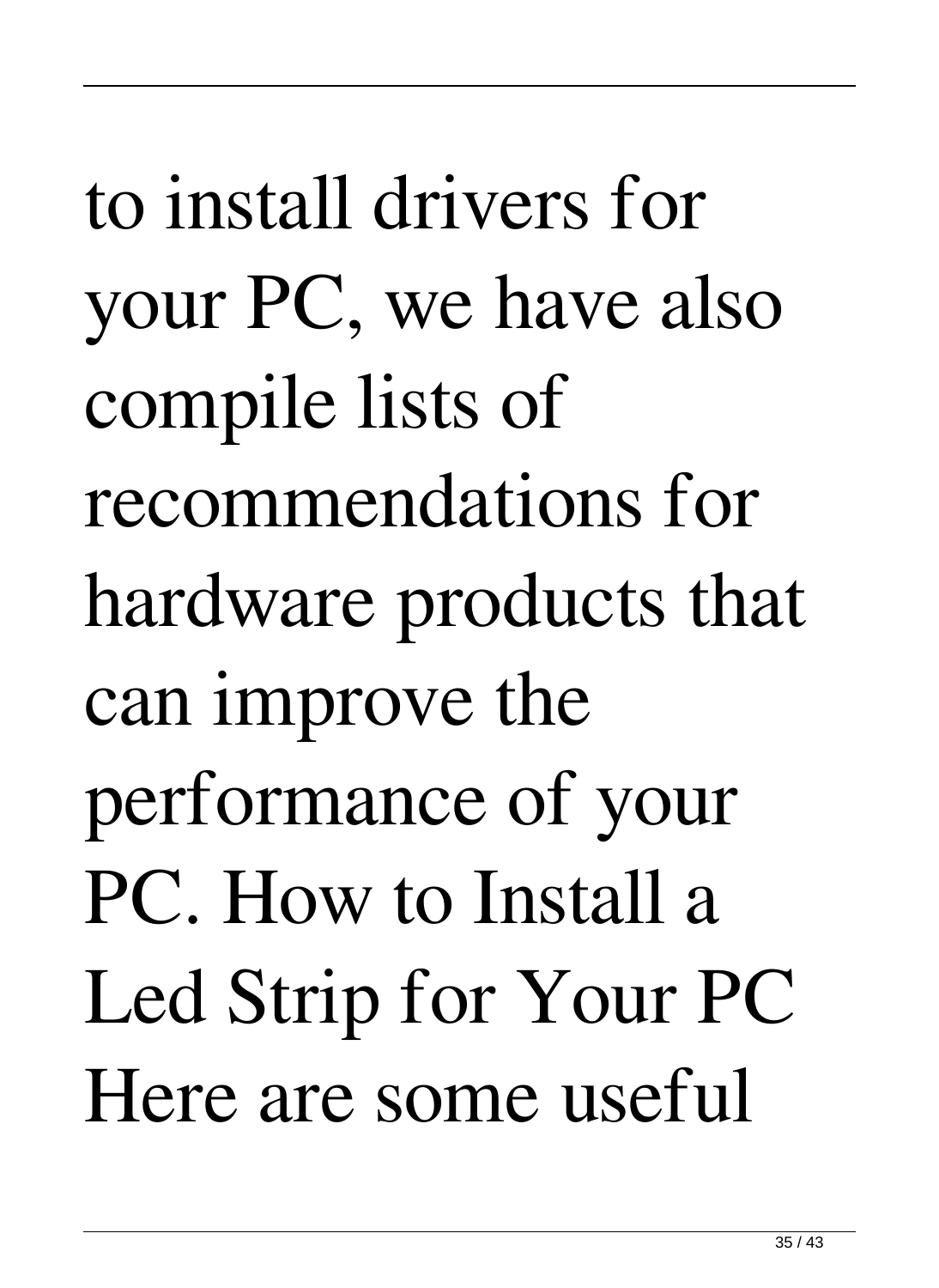tutorials for installing a LED strip for your PC. Please comment below if you have any questions regarding this topic and I will get back to you. SUBSCRIBE: TWITTER: INSTAGRAM: PINTEREST: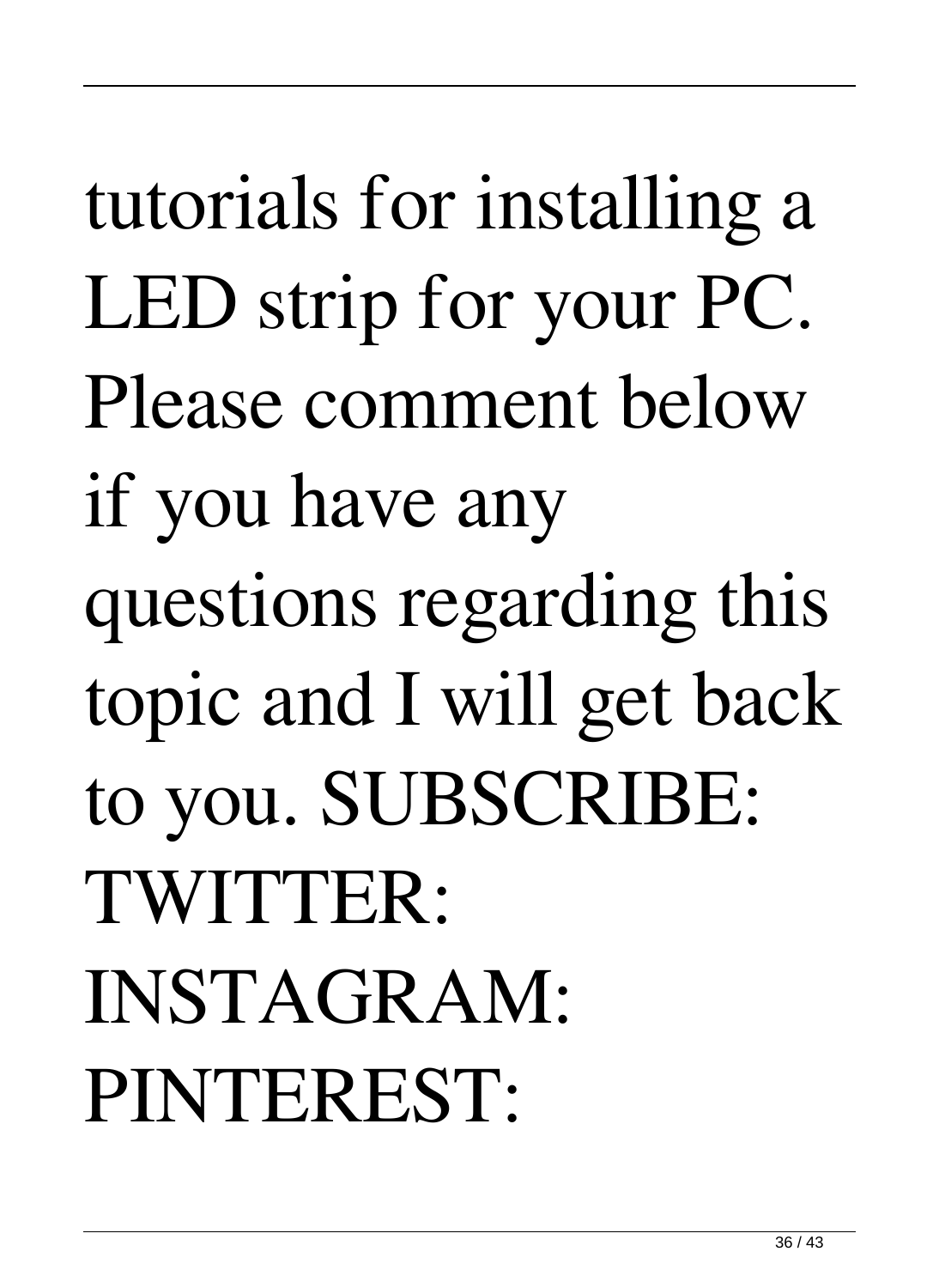GOOGLE+: JOIN US ON GOOGLE+: Hi! loving the led video and sound project? Give this video a thumbs up and consider Subscribing to my channel. I'd be glad to have you on as a subscriber :-)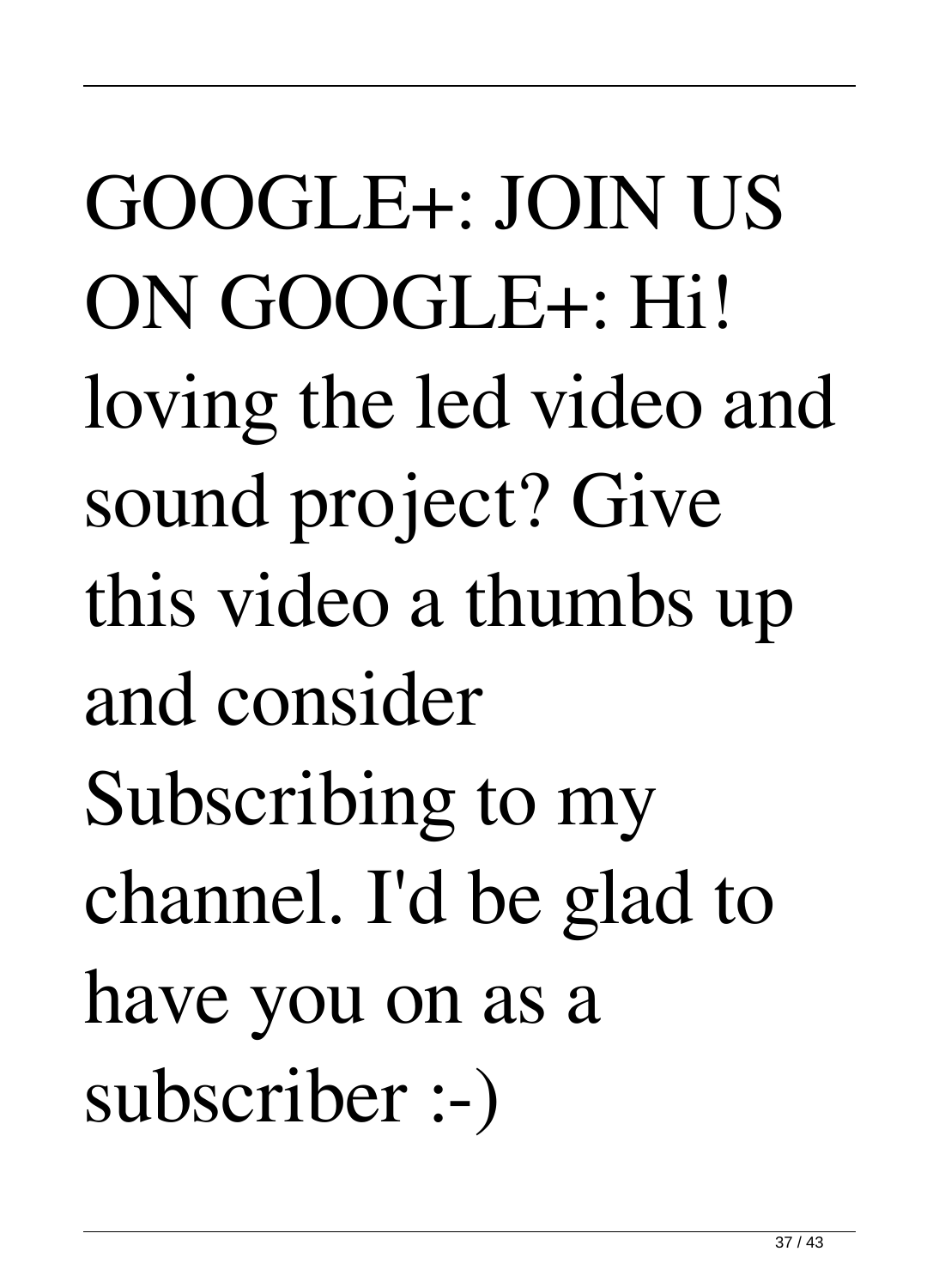DISCLAIMER: It's just informative, not marketing or sales related. I'm not trying to sell you anything. Website: Agronik provides CleanEnergy - Expertly Engineered Software and Custom solutions with LED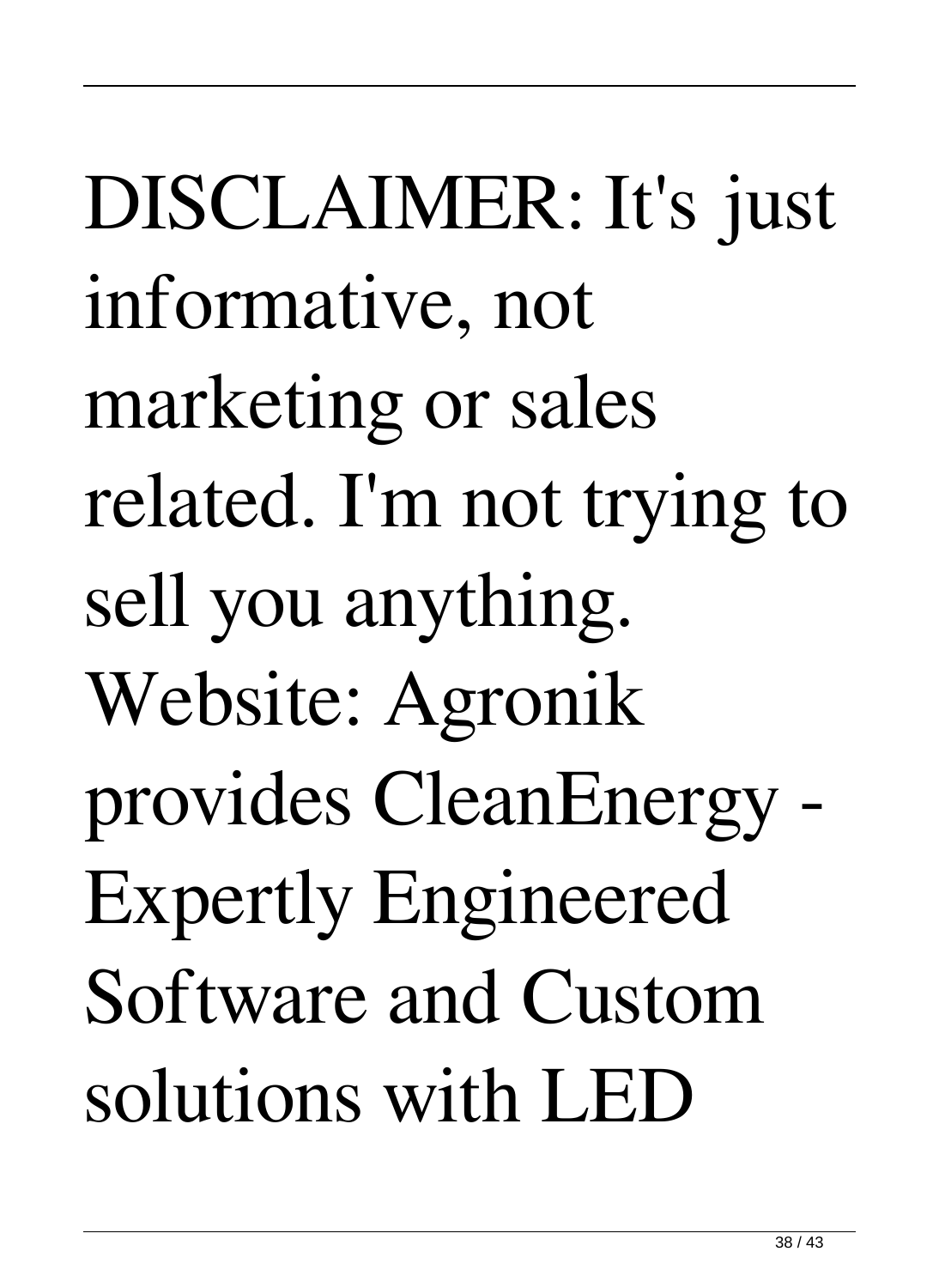Lighting for both residential and commercial buildings. Creating Smart Buildings and Lighting is our Life's Work. Mentioned Videos: Lighting LED Display and LED Music: LED Display of City Data: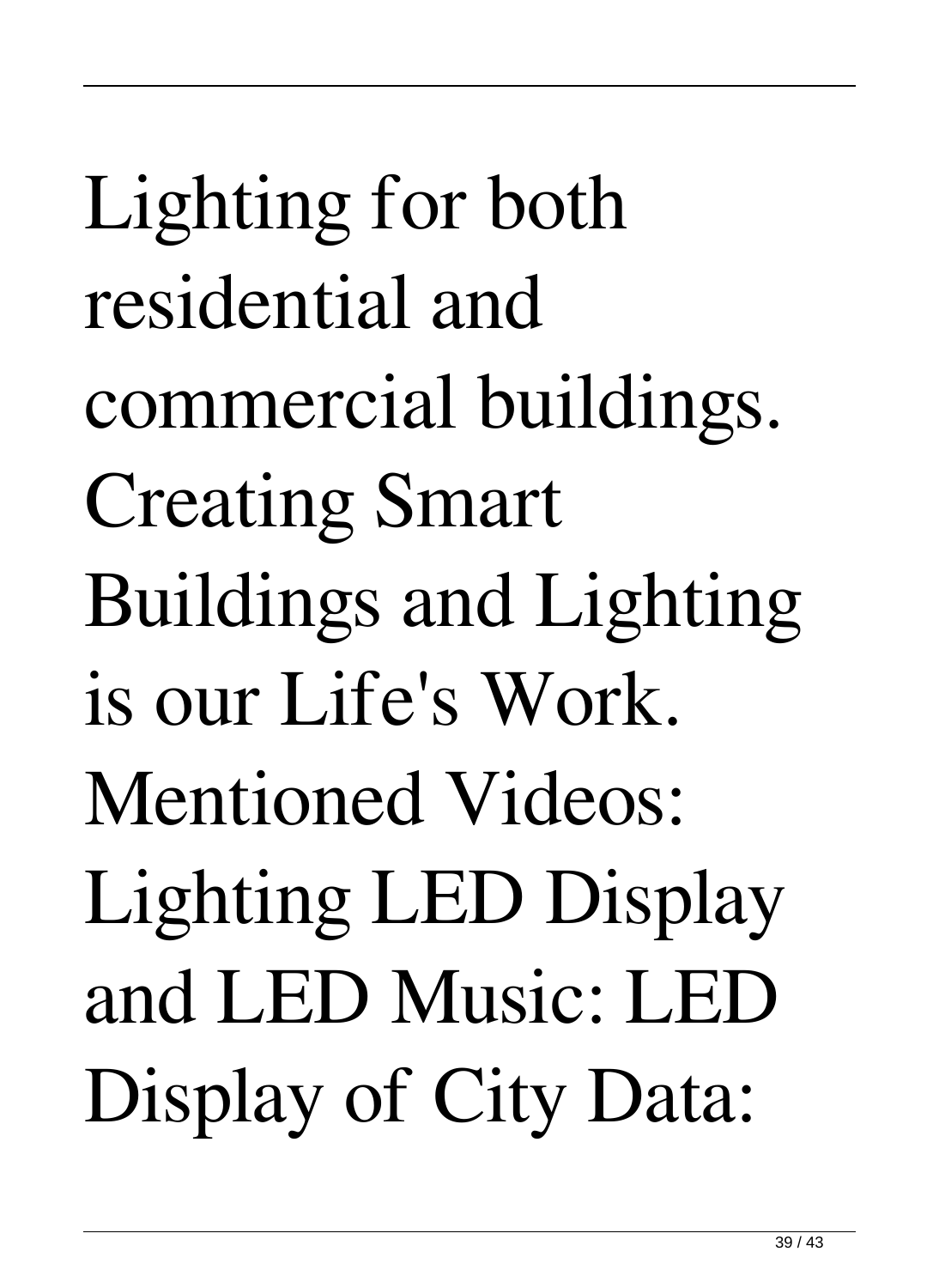## Solar Installations: BuildingFurniture: Animated: LED Display for Garden: Career: LED Display and Music for Space and Astron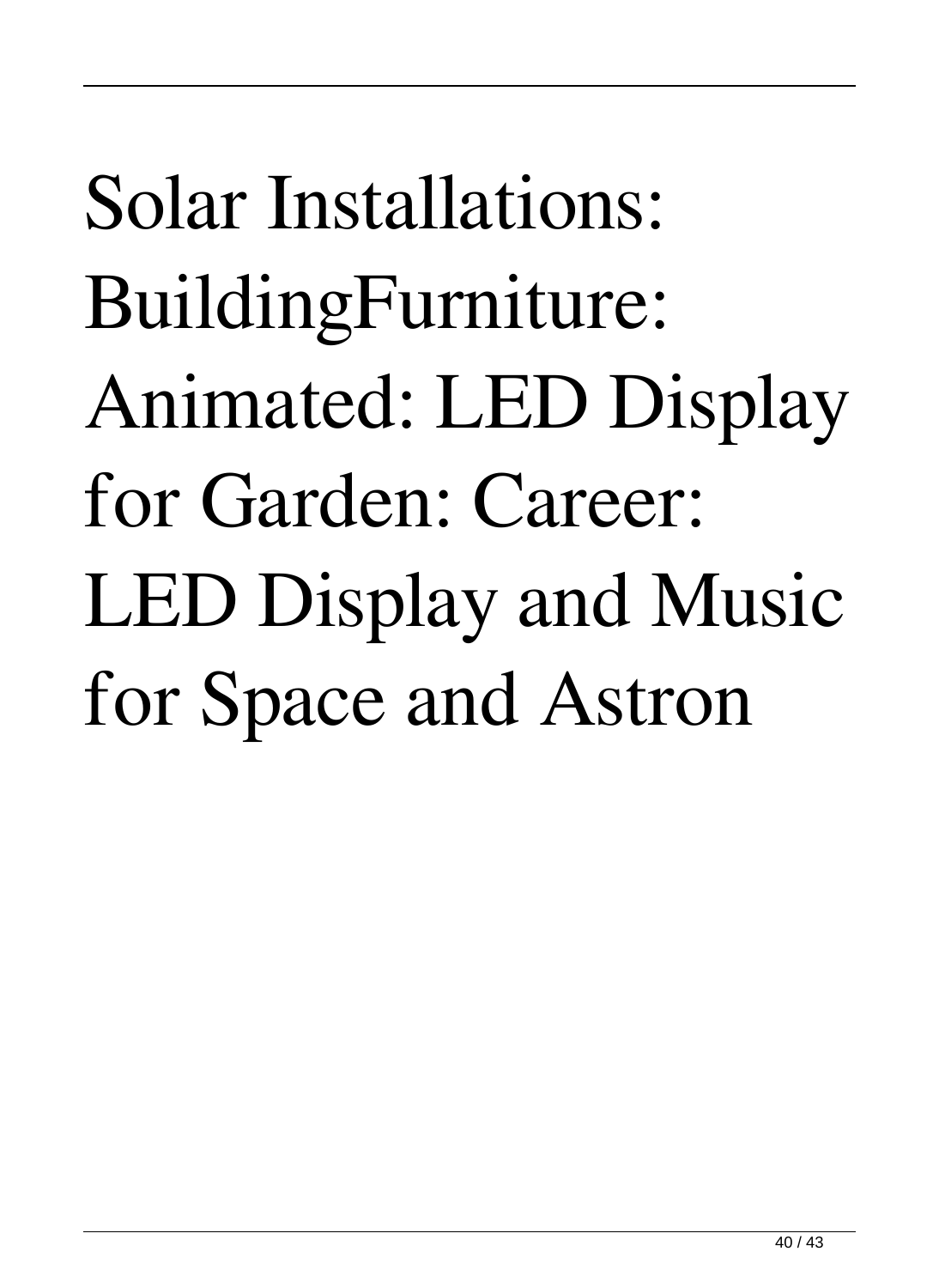**System Requirements:**

DirectX: 11.0 Minimum: OS: Windows 7, 8 or 10 Processor: 3.0 GHz Dual-Core Processor or equivalent Memory: 1 GB Graphics: AMD Radeon HD 5770 or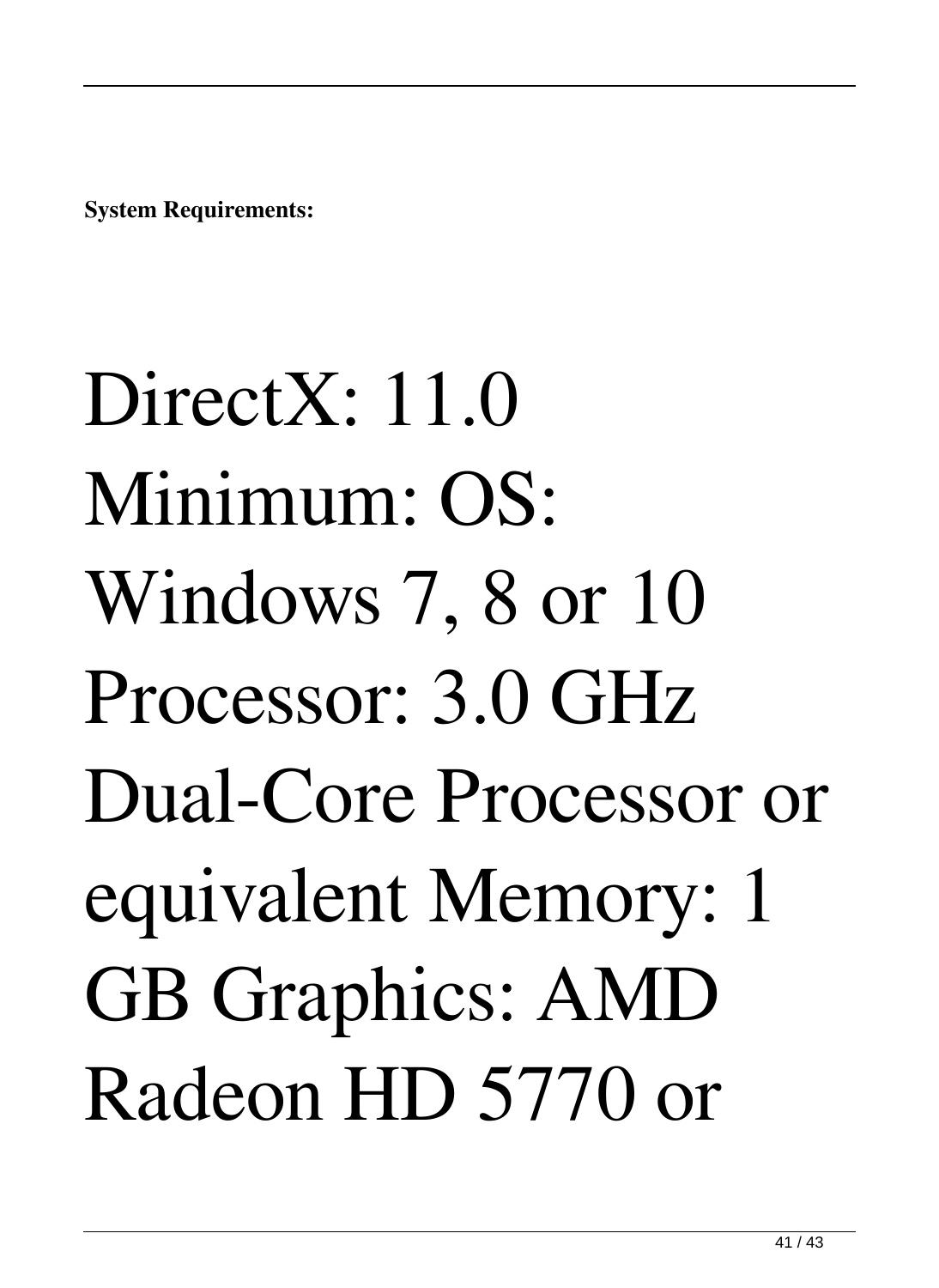### NVIDIA GTS 450 This game is also available on the Mac App Store. You can buy it for your Mac here! Mac OS: OS X 10.8.x or later Processor: 2.4 GHz

#### Related links: